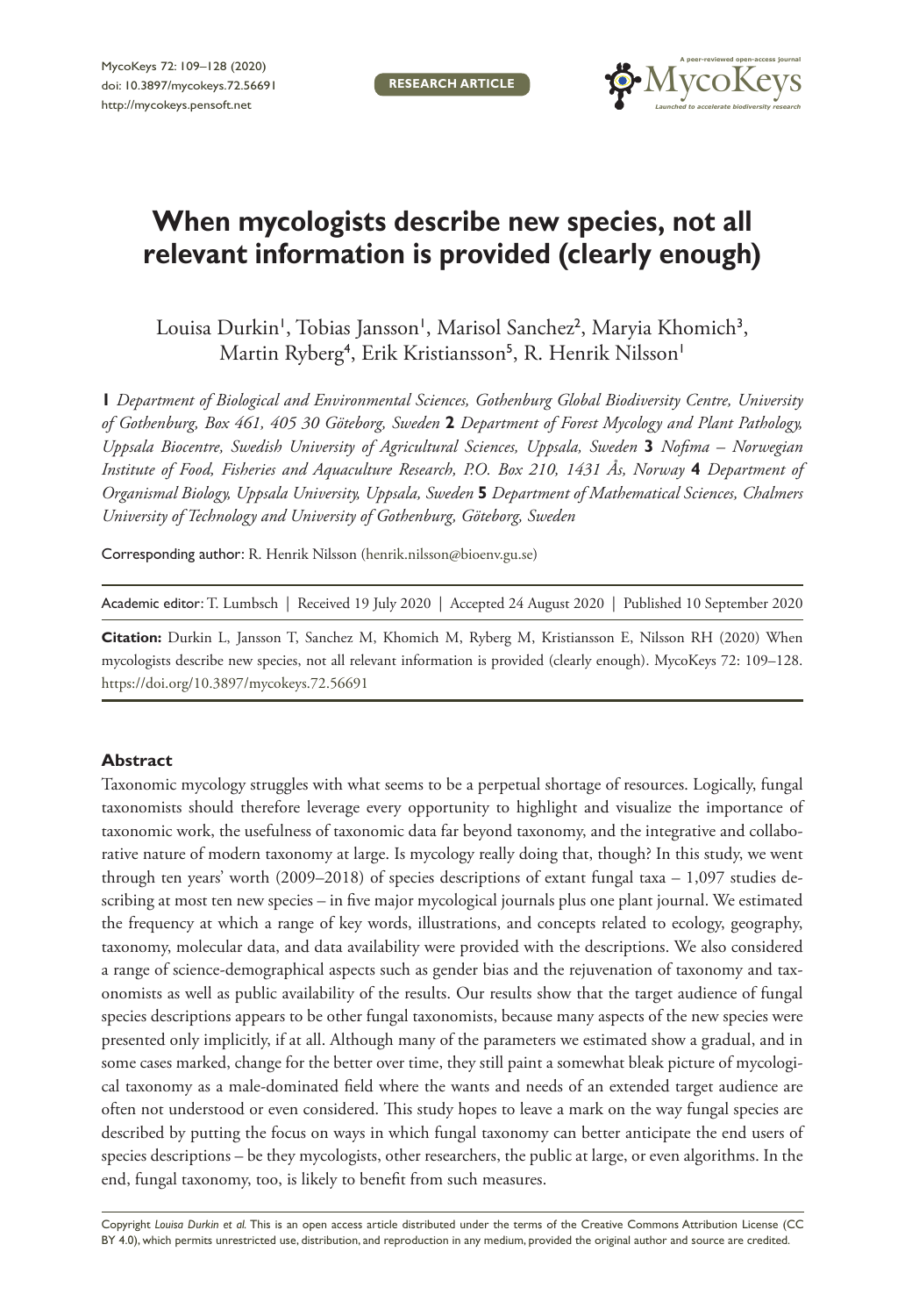#### **Keywords**

collaboration, gender equality, metadata, reproducibility, species description, taxonomy

# **Introduction**

Taxonomy is the science that discovers, identifies, classifies, and describes organisms. Like in any scientific field, the knowledge gained in taxonomy has a value in itself, but it also caters to the needs of other research areas. Almost all studies in biology, and many other sciences, are performed on a taxon (often a species), derivatives from samples of a specific taxon (e.g., a protein), or pertain to the diversity of taxa. This view of the fundamental nature of taxonomy is certain to be shared by scientists and decision makers alike, but surprisingly this is not enough to guarantee a steady long-term supply of resources to taxonomy (Drew 2011). In fact, the funding for taxonomy is at a record low. In what has become known as the "taxonomy crisis" and the "taxonomic impediment" (Wheeler 2004; de Carvalho 2007), taxonomists are finding themselves at nearly the same risk of extinction as the very species they are supposed to study. Various mechanisms have been put forward to visualize and highlight the importance of taxonomy and to give credit to taxonomic work, such as citing authors of species names – and the underlying publications – when using those species names in publications (Wägele et al. 2011). However, the extent to which these suggestions seem to have taken effect appears to be limited, as taxonomy remains locked in a state of crisis (Magoga et al. 2016).

Since the "taxonomy crisis" has been acting out gradually during at least the last 20 years, it is reasonable to think that few biologists are unaware of it. Taxonomists, in particular, are certain to be all too familiar with it, often reporting feeling marginalized in comparison to ecological or molecular initiatives in the context of, e.g., grant writing and scientific funding (Giangrande 2003; Coleman 2015). In this context it is important to focus on the values of taxonomy and how they can be communicated to a wide audience. In this way of thinking, every new species description is a potential outlet for information that is useful not only in taxonomy but also in ecology, conservation biology, agriculture, and so on. The potential of each and every such outlet should be maximized in the interest of taxonomy. But are taxonomic papers written accordingly?

Several of the present authors have spent significant time going through published species descriptions for key data on, e.g., taxonomy, ecology, and geography for compilation into community-driven efforts such as UNITE (Nilsson et al. 2019), PlutoF (Abarenkov et al. 2010), FUNGuild (Nguyen et al. 2016), and Wikipedia [\(https://www.](https://www.wikipedia.org/) [wikipedia.org/](https://www.wikipedia.org/)). We have found that scrutinizing species descriptions for key information can be surprisingly frustrating and time-consuming, largely owing to the heterogeneous or implicit ways in which information is sometimes provided (or omitted altogether) in species descriptions. Our experience is that straightforward questions such as "What does the new species do for a living?" are often not addressed at all, or are treated only very indirectly by statements such as "on dead branch of *Quercus*" (perhaps implying a saprotrophic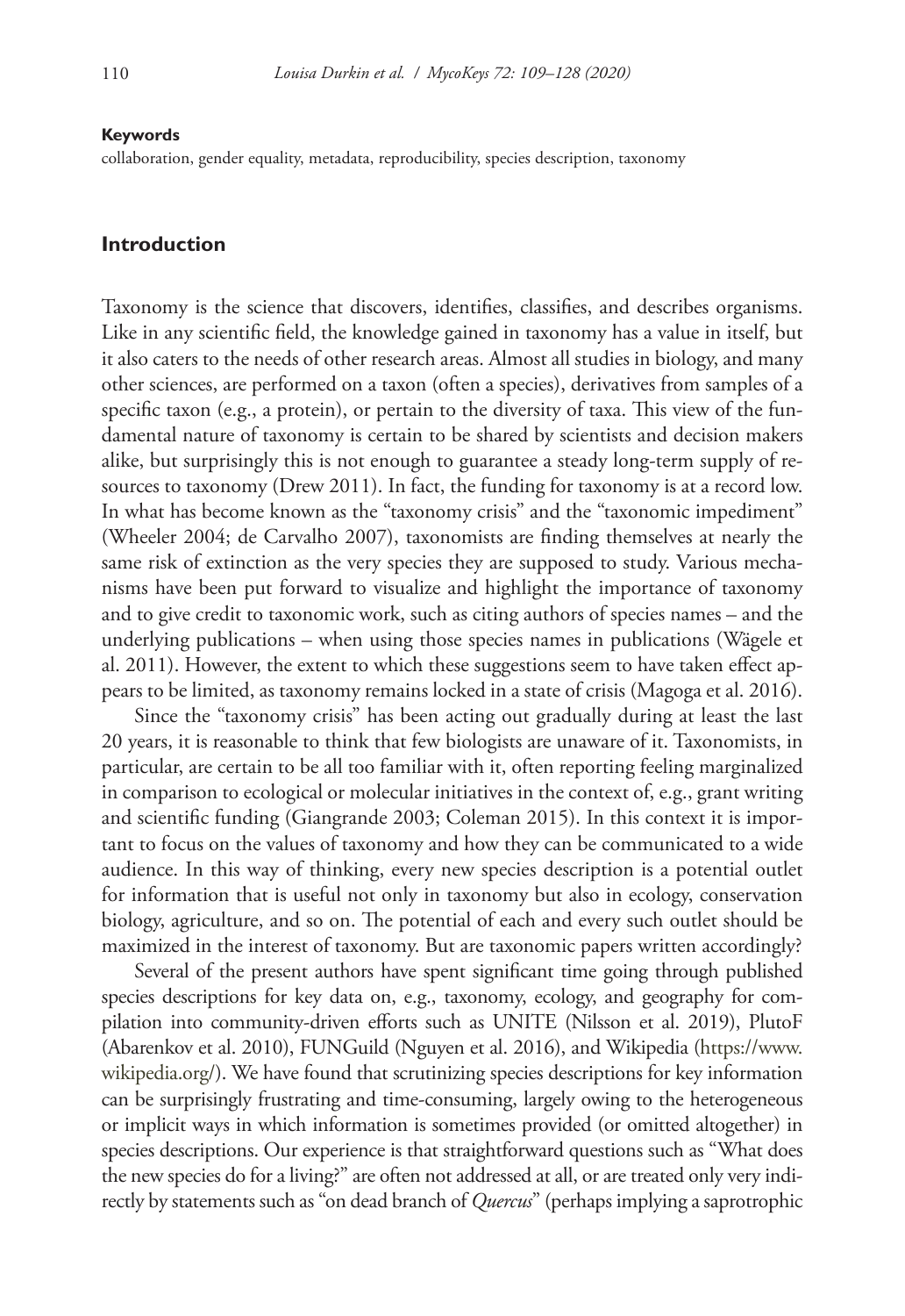ecology). Another highly relevant question – "Where in the fungal tree of life does the new species belong?" – is similarly often hard to make out from the paper, often requiring a genus name query in NCBI Taxonomy (Federhen 2011) or some similar database. Questions on, e.g., the geographical distribution of the new species are likewise often hard to answer. This lack of information is most unfortunate – certainly, species descriptions should be more or less self-sustained, such that they should not expect significant mycological experience or Google searches on the part of the reader. Our initial observations would indicate that species descriptions are written either for narrow intradisciplinary communication or are disconnected from the wants and needs of many readers. This lowers their impact considerably and is hardly in the interest of taxonomy or mycology at large. Similarly, the field of fungal taxonomy would do good to show that it is, in fact, a vibrant, modern, and collaborative discipline – a discipline that cares little for country borders, where both genders take an active part, and where knowledge is readily shared with, and passed on to, aspiring researchers as well as the public at large. But is that really happening?

To assess whether fungal species descriptions are attuned to both the wants and needs of a target audience beyond taxonomists and the sign of the times, we explored 10 years' worth of fungal species descriptions of extant mycological taxa in five major mycological journals (plus one botany journal for reference) for a range of factors pertaining to inter- and intra-scientific terms and concepts, science-demographical aspects, and illustrations and visualisations (Tables 1, 2; Suppl. materials 1, 2). We processed the underlying PDF files using a text mining approach where specific keywords were used to simulate a non-taxonomic reader. We also scored each paper manually for a number of features deemed relevant to the overall reader experience – such as the presence of a color photo (or illustration) of the organism being described, whether a map or a habitus photo was provided, and whether we could access the paper from a computer not connected to a university network (Table 2). Our results show that there is much that can be improved in taxonomic descriptions to increase their availability, appeal, and usefulness to a wider scientific and public community and thus the impact of the work and of taxonomy itself. Similarly, fungal taxonomists should adapt their output to an increasing number of automated readers, including data aggregators and search engines. Fortunately, many of these improvements can be implemented in manuscripts in a matter of minutes and at zero cost. Other aspects of our results should make mycologists rethink who should be invited to our studies, and how we would like taxonomic expertise to be passed on to younger researchers. The present study seeks to

| Journal name                          | Journal field | Continent     |
|---------------------------------------|---------------|---------------|
| Mycologia                             | Mycology      | North America |
| Fungal Biology (Mycological Research) | Mycology      | Europe        |
| Mycoscience                           | Mycology      | Asia          |
| Mycological Progress                  | Mycology      | Europe        |
| Studies in Mycology                   | Mycology      | Europe        |
| Plant Systematics and Evolution       | Botany        | Europe        |

**Table 1.** The journals targeted for species descriptions 2009–2018.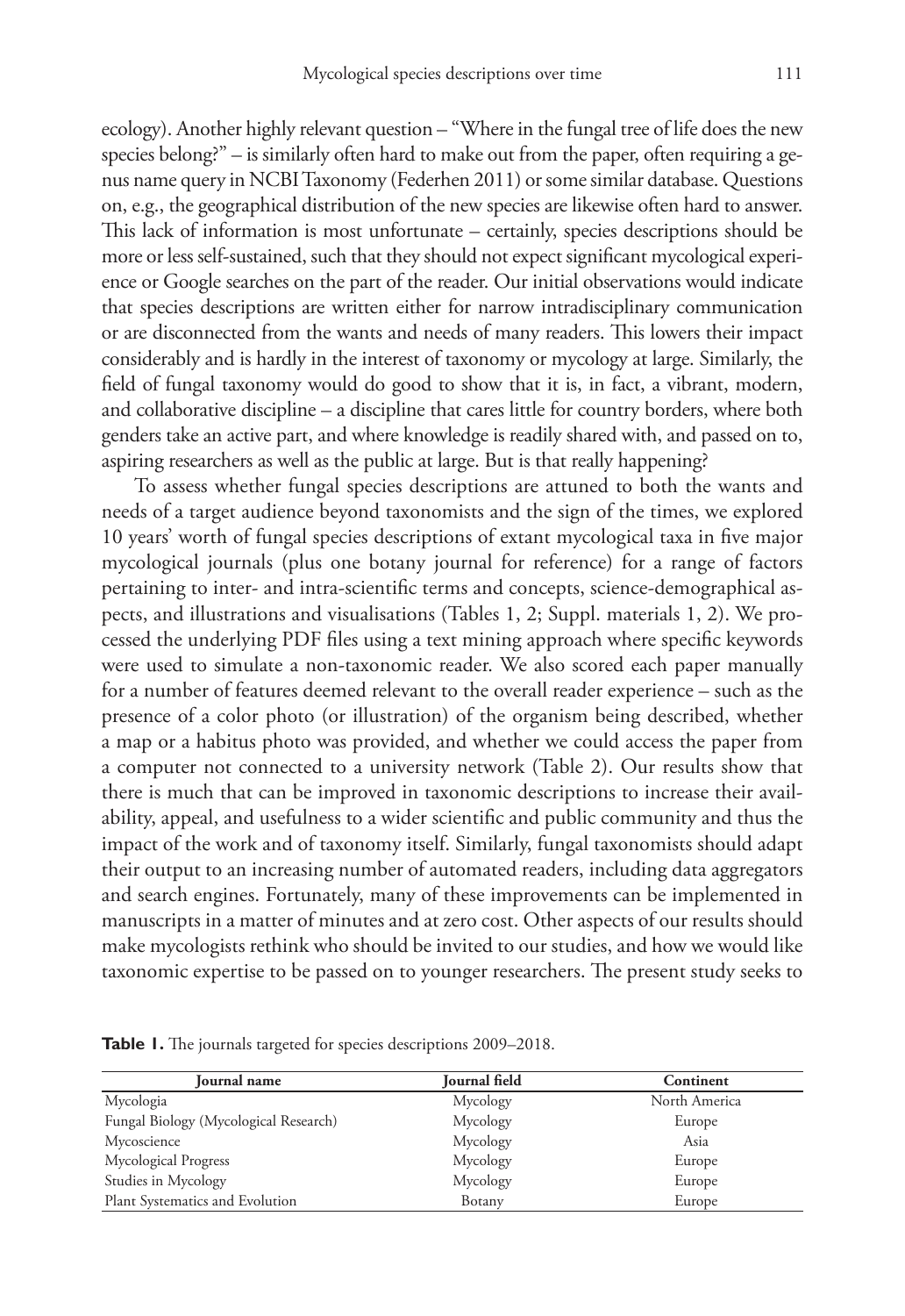**Table 2.** Estimates obtained by the automated and manual parsing of the PDF files, broken down to three individual years (columns 2–4) as well as overall (column 5). Column 6 indicates our interpretation of the mycological repercussions of the trend in the data. Suppl. material 2 breaks down these estimates onto the individual 1,097 mycological papers, and Suppl. material 1 shows the full syntax used to query the individual papers for each parameter group in column 1. The following estimates are given in per cent. Altitude – altitude of sampling. Biodiversity – whether the term "biodiversity" was mentioned. Climate – whether the word "climate" was used. Climate zone – whether reference to climatic zone was used. Collection – whether reference to "herbarium" etc. was used. Distribution – whether reference to geographical distribution was used. Ecological association – whether any ecological association was indicated. Ecological mode – whether the ecological mode was indicated. Ecology, the term – whether variations of the word "ecology" was used. Family (classification) – whether a family name was provided. GIS/GPS – whether GIS/GPS co-ordinates were provided. Index Fungorum – whether this resource was mentioned. Locality, the term – whether variations of "locality" were mentioned. Molecular availability (TreeBase/Dryad) – whether reference to TreeBase or Dryad was made. Molecular search (BLAST) – whether reference to BLAST was made. Molecular database (e.g., GenBank) – whether reference to, e.g., GenBank was made. Molecular data used – whether DNA data was used. Mycobank – whether Mycobank was mentioned. Order (classification) – whether order was provided. Phylum (classification) – whether phylum was provided. Societal implications – whether societal implications were alluded to. Supplementary data – whether supplementary data were bundled with the paper. Threatened (endangered) – whether the taxon was highlighted as threatened or endangered. Color photo/illustration – whether a depiction of more or less the entire fungus was provided, as opposed to only micromorphological details. Determination key provided – whether a determination key was provided. Discussion section present – whether a dedicated Discussion section was provided. Electron microscopy used – whether electron microscopy was used. Fungal culture shown – whether a photo of a fungal culture was shown. Lead author male – whether the lead author was male. Macro-photo indicates size – whether macroscopic images used scale bars/fiducial markers. Manual micromorphology illustration – papers illustrating micromorphological features using manual illustrations. Map used – whether a map was provided. Paper available – whether the paper was found to be openly accessible. Phylogenetic tree shown – whether a phylogenetic tree was provided (molecular or otherwise). Photo showing biological context – whether a photo or illustration indicating the biological context of the species was provided. Photo of micromorphology – whether microscopic details were illustrated by photos. Spore print provided – whether a spore print was provided. The following estimates are provided as averages. Academic age, last author – the academic age of the last author as assessed through Google Scholar profiles. Academic age, lead author – the academic age of the lead author. Co-authors – the number of co-authors. Co-author continents – the number of continents in the list of co-authors. Co-author countries – the number of countries in the list of co-authors. Co-author departments – the number of departments in the list of co-authors. Female co-authors – the number of female co-authors. Pages – the number of pages. Statistical figures – the number of statistical figures/data visualizations.

| Parameter group (automated search)       | 2009  | 2013  | 2018  | All years | <b>Trend interpretation</b> |
|------------------------------------------|-------|-------|-------|-----------|-----------------------------|
| Altitude                                 | 26.76 | 13.64 | 19.30 | 16.86     | Unclear                     |
| Biodiversity                             | 12.68 | 22.73 | 27.19 | 23.25     | Positive                    |
| Climate                                  | 7.04  | 10.91 | 18.42 | 13.67     | Positive                    |
| Climate zone                             | 88.73 | 83.64 | 92.98 | 89.15     | Positive                    |
| Collection (specimen/culture repository) | 76.06 | 85.45 | 92.11 | 84.59     | Positive                    |
| Distribution (geography)                 | 74.65 | 78.18 | 92.11 | 82.77     | Positive                    |
| Ecological association                   | 92.96 | 75.45 | 93.86 | 88.15     | Unclear                     |
| Ecological mode                          | 77.46 | 69.09 | 82.46 | 75.39     | Positive                    |
| Ecology, the term                        | 29.58 | 45.45 | 56.14 | 42.02     | Positive                    |
| Family (classification)                  | 64.79 | 74.55 | 85.96 | 75.39     | Positive                    |
| GIS/GPS                                  | 8.45  | 2.73  | 4.39  | 4.47      | Negative                    |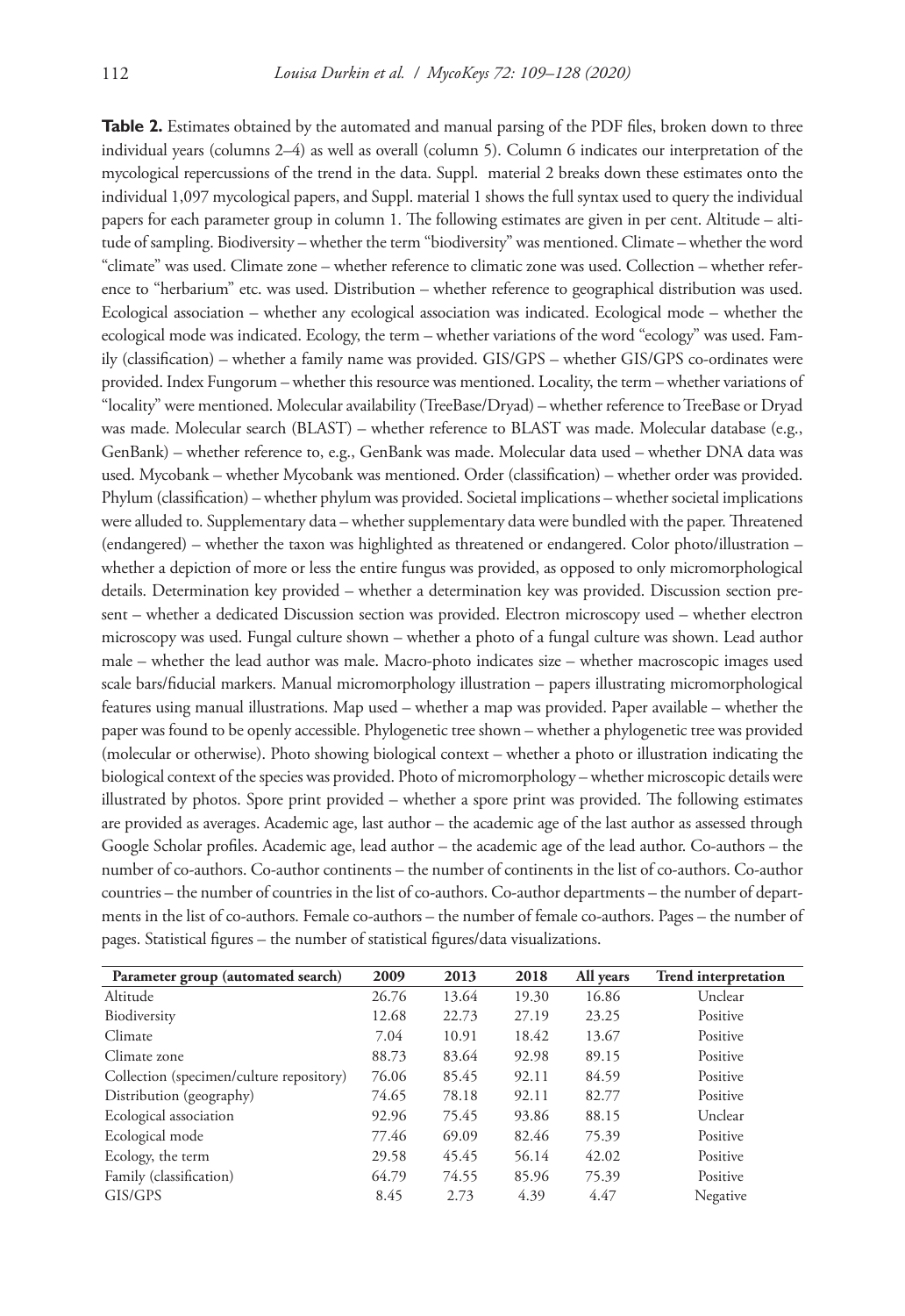| Parameter group (automated search)      | 2009  | 2013  | 2018  | All years | <b>Trend interpretation</b> |
|-----------------------------------------|-------|-------|-------|-----------|-----------------------------|
| Index Fungorum                          | 4.23  | 6.36  | 14.91 | 11.12     | Positive                    |
| Locality, the term                      | 29.58 | 42.73 | 37.72 | 35.64     | Unclear                     |
| Molecular availability (TreeBase/Dryad) | 33.80 | 50.91 | 69.30 | 53.78     | Positive                    |
| Molecular search (BLAST)                | 9.86  | 34.55 | 46.49 | 35.46     | Positive                    |
| Molecular database (e.g., GenBank)      | 57.75 | 84.55 | 94.74 | 85.69     | Positive                    |
| Molecular data used                     | 71.83 | 90.91 | 97.37 | 90.79     | Positive                    |
| Mycobank                                | 53.52 | 94.55 | 92.11 | 88.06     | Positive                    |
| Order (classification)                  | 57.75 | 64.55 | 71.93 | 64.81     | Positive                    |
| Phylum (classification)                 | 21.13 | 34.55 | 50.88 | 31.91     | Positive                    |
| Societal implications                   | 50.70 | 48.18 | 64.91 | 53.60     | Positive                    |
| Supplementary data                      | 5.63  | 19.09 | 37.72 | 24.43     | Positive                    |
| Threatened (endangered)                 | 0.00  | 2.73  | 3.51  | 2.37      | Positive                    |
| Parameter group (manual search)         |       |       |       |           |                             |
| Colour photo/illustration               | 30.99 | 70.91 | 88.60 | 73.02     | Positive                    |
| Determination key provided              | 29.58 | 27.27 | 18.42 | 24.52     | Negative                    |
| Discussion section present              | 71.83 | 75.45 | 79.82 | 77.58     | Positive                    |
| Electron microscopy used                | 23.94 | 26.36 | 22.81 | 24.89     | No change                   |
| Fungal culture shown                    | 22.54 | 21.82 | 34.21 | 25.16     | Unclear                     |
| Lead author male                        | 72.73 | 69.33 | 60.26 | 68.73     | Positive                    |
| Macro-photo indicates size              | 60.98 | 58.02 | 60.64 | 63.34     | No change                   |
| Manual micromorphology illustration     | 40.85 | 53.64 | 35.09 | 42.66     | Unclear                     |
| Map used                                | 9.86  | 10.00 | 7.02  | 6.38      | Negative                    |
| Paper available                         | 71.83 | 74.55 | 72.81 | 77.85     | No change                   |
| Phylogenetic tree shown                 | 61.97 | 84.55 | 93.86 | 84.59     | Positive                    |
| Photo showing biological context        | 52.11 | 59.09 | 71.93 | 62.26     | Positive                    |
| Photo of micromorphology                | 81.69 | 68.18 | 72.81 | 74.20     | Unclear                     |
| Spore print provided                    | 0.00  | 0.00  | 0.00  | 0.09      | No change                   |
| Averages (manual search)                |       |       |       |           |                             |
| Academic age, last author               | 29.47 | 30.66 | 28.00 | 27.99     | Unclear                     |
| Academic age, lead author               | 23.11 | 20.65 | 12.30 | 18.11     | Positive                    |
| Co-authors                              | 3.66  | 4.18  | 4.97  | 4.40      | Positive                    |
| Co-author continents                    | 1.38  | 1.41  | 1.55  | 1.45      | Positive                    |
| Co-author countries                     | 1.52  | 1.77  | 2.06  | 1.85      | Positive                    |
| Co-author departments                   | 2.38  | 2.95  | 3.33  | 2.98      | Positive                    |
| Female co-authors                       | 0.89  | 1.06  | 1.71  | 1.21      | Positive                    |
| Pages                                   | 9.00  | 9.75  | 12.87 | 10.88     | Positive                    |
| Data visualizations                     | 0.17  | 0.13  | 0.09  | 0.17      | Negative                    |

leave a mark on the way fungal species are described, but we also hope to provide food for thought for editors, reviewers, and members of scientific boards.

# **Materials and methods**

# Assembly of species descriptions

We went through each issue (2009–2018) of five major, well-reputed mycological journals known to publish new species regularly (Table 1). The journals come from three different continents and are known for their high standards, such that the species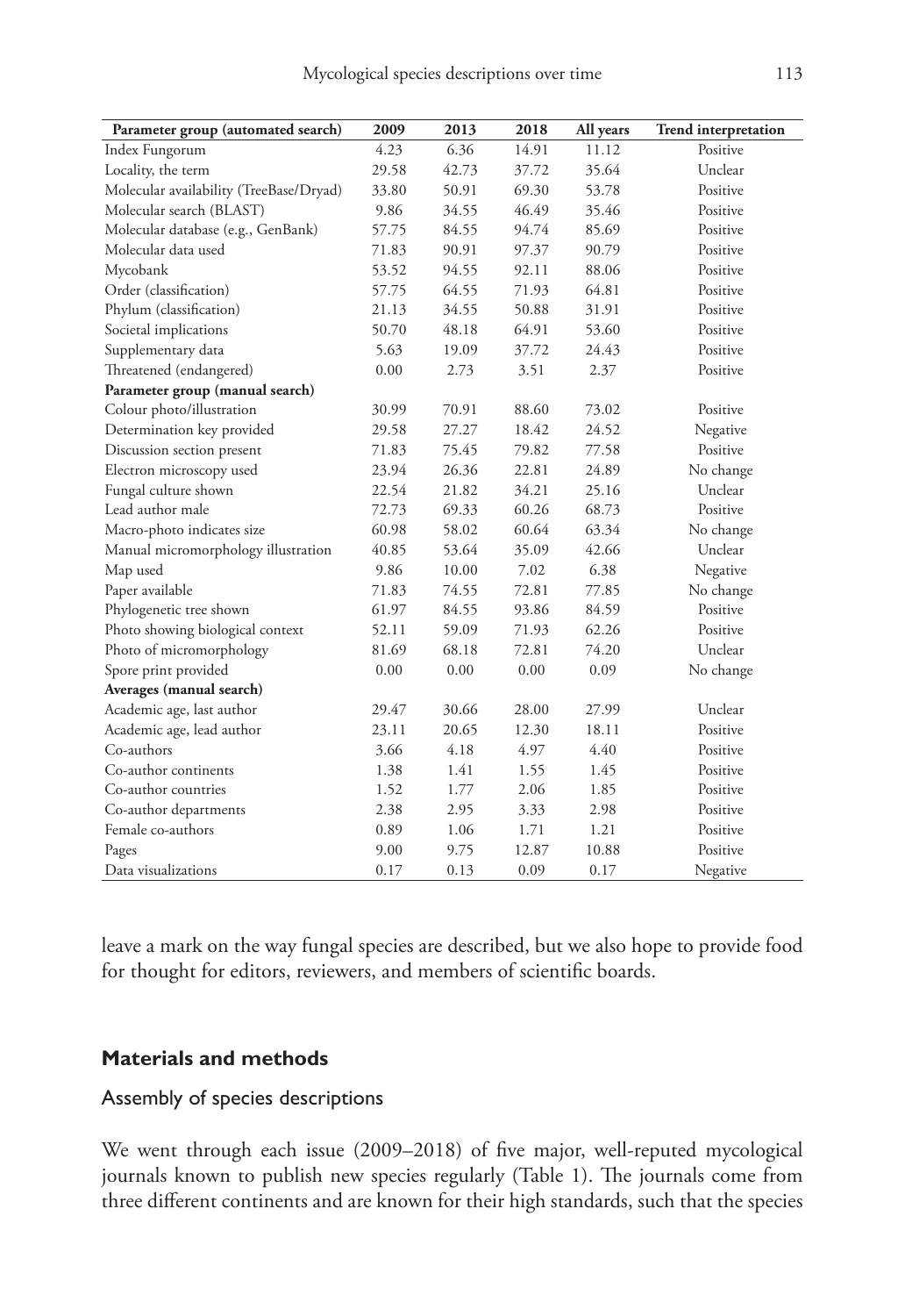descriptions we examined are likely to represent international mycology at its finest. For reference we also included a botanical journal, where we included the fungal descriptions in the fungal description corpus and the plant descriptions in the plant description corpus. All articles whose title made it clear that one or more new species were being described were examined more closely. We retained articles describing at most 10 new species. Efforts such as Fungal Planet (e.g., Crous et al. 2018) – where 100+ species are described in a single paper by 50+ co-authors – were deemed to be too heterogeneous to score meaningfully in a semi-automated context, as we were interested in singular research efforts by coherent groups of taxonomy-oriented co-authors. Descriptions of fossil taxa were excluded. We retained all descriptions of non-fungal taxa (e.g., myxomycetes and oomycetes), but studies where existing species were simply recombined into other genera were excluded. All individual papers that met our criteria were downloaded as PDF files (Suppl. material 2).

## Automated and manual examination of the PDF files

The resulting 1,097 PDF files were converted to text using pdftotext version 2.1.4 (<https://pypi.org/project/pdftotext/>). The text files were mined using a Python script (Suppl. material 1) which searched for the presence of key words and terms related to ecology, geography, taxonomy, molecular data, and data availability (Table 2). In this process, the article titles, author names and affiliations, abstracts, acknowledgements, and literature cited were excluded from the search to reduce the risk of false-positive matches. Out of the 1,097 papers that were scored automatically, we went through 10% manually to verify that the automatic parsing produced reliable results. A number of features relevant to the description of species were not amenable to straightforward algorithmic interpretation – such as the presence of a full-color photo or illustration showing the whole organism being described rather than just micro-morphological details – and these aspects were scored manually by going through each PDF file in Adobe Illustrator CC 2017 (www.adobe.com).

## Assessment of demographic parameters

The number of co-authors, distinct co-author departments, countries of origin and continents of origin (using the seven-continent system) of the co-authors were counted manually to quantify the extent to which taxonomy is practised as a collaborative pursuit. We sought to establish the gender of all co-authors by brief queries in Google, Google Scholar, and ORCID [\(https://orcid.org/\)](https://orcid.org/). Only articles where we could determine the gender of all co-authors were used to infer the proportion of female coauthors and lead male authors. In an attempt at quantifying recruitment of aspiring researchers into taxonomy, we made the admittedly coarse assumptions that the last author was the supervisor, mentor, or taxonomic expert, and that the first author was a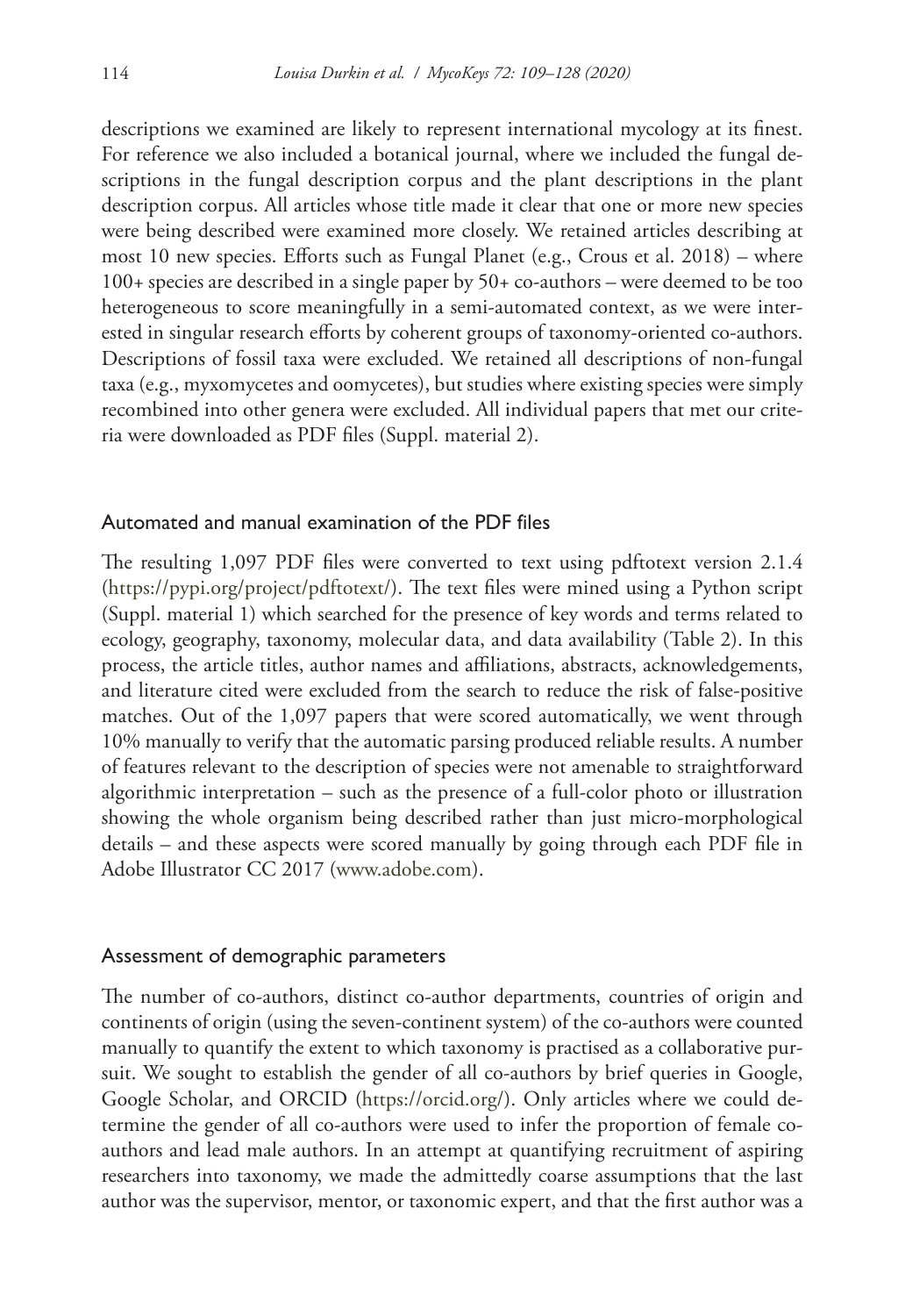student or a nascent taxonomist. Google Scholar was used to determine the academic age of an author: year-of-the-oldest-publication minus year-of-the-most-recent-publication, in a way that dismissed obvious homonyms and ambiguous entries. Unresolved cases were left out from the comparison.

# **Results and discussion**

For convenience we group our results and discussion under the headings Ecology and geography, Systematics and taxonomy, Metadata and data availability, Visualisation, and Demographical aspects. The overall automated and manual estimates are found in Table 2, whereas the full set of results broken down to each individual paper is found in Suppl. material 2.

# Ecology and geography

Most biologists would probably agree that taxonomy should be pursued in light of as many data sources as possible, including molecular, morphological, and ecological information. The output of taxonomic work should similarly be rich and many-faceted. However, the fact that the word "ecology" (and its variations) was used in only 42.0% of the examined studies somehow speaks against this assertion. On a more positive note, explicit reference to host, substrate, habitat, or partner was made in 88.1% of the cases, and a reference to the nutritional mode of the new species was made in 75.4% of the cases. The word "ecology" and any of the 19 other ecology-related keywords (Suppl. material 1) we used were completely absent in 3.2% of the studies (Suppl. material 2), suggesting that only a very small number of species descriptions are nucleated in what seems to be either complete disregard or lack of ecological data, or in total ignorance of the wants and needs of the scientific community.

We acknowledge that when a new species is described, there may be no or limited occurrence data beyond the type locality. Still, variations of the words "distribution" and "geography" were mentioned in a strong 82.8% of the studies. Although explicit reference to variations of "climate" was found in only 13.7% of the studies, a full 89.2% of the studies featured climate-related words such as "temperate" or "tropical". GIS/GPS co-ordinates were provided in a much more modest 4.5% of the studies, and 6.4% of the studies provided a map. 62 (5.9%) of the studies that did not provide GIS/GPS co-ordinates provided a map instead. A total of 89.9% of the studies provided neither GIS coordinates nor a map, and 64.4% lacked any relevant variation of the word "locality". This does little to facilitate recollection of the species at the type locality. Altitude/elevation was mentioned explicitly in 16.9% of the studies. It strains credibility that more than 80% of all fungi described during 2009–2018 were collected at sea level, suggesting that the absence of altitude information should not be taken to mean sea level.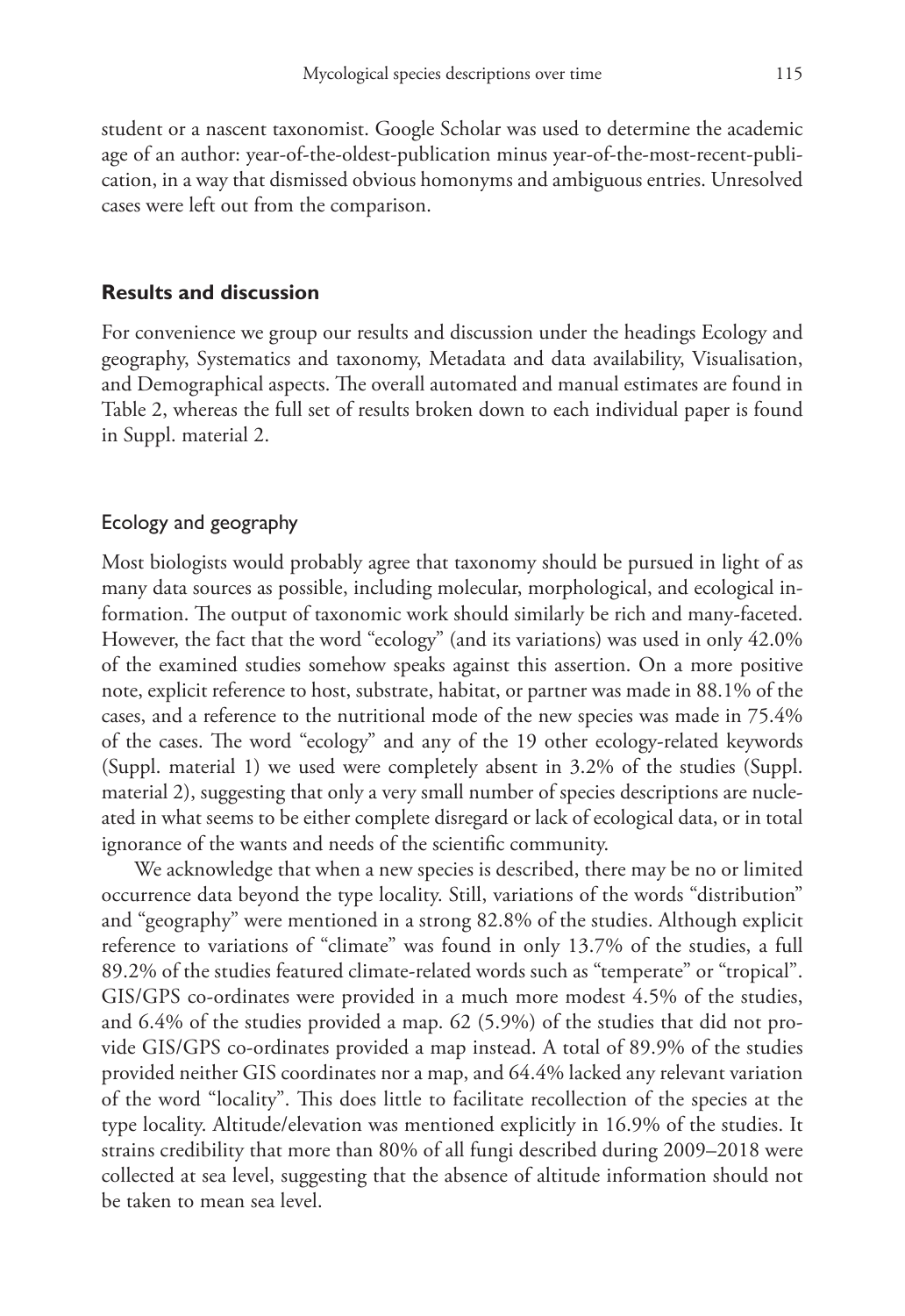62.3% of the studies featured at least one photo or illustration that gave at least some sort of feeling for the biological context of the new species, typically by showing the collection site, the collection spot, or the substrate of collection. We feel that there is room for improvement here, particularly if taxonomy indeed seeks to produce results of relevance and interest that extend beyond the field.

## Systematics and taxonomy

It is surprisingly common to describe a new fungal species without mentioning where in the fungal tree of life it belongs: a phylum-level name was found in 31.9% of the studies; order, 64.8%; and family, 75.4%. The intersection of these estimates was 20.8%. In a few cases, some of this information may be truly unknown for the species being described (e.g., Torres-Cruz et al. 2017), but we argue that phylum, order, and perhaps family assignment is known for the vast majority of fungi being described. By knowing where the new species belongs, but not writing it out explicitly, the underlying authors rely on the reader to fill in the mycological gaps. This strikes us as unfortunate, because non-mycologists as well as automated data extraction tools such as data aggregators and search engine indexation software may lack this expertise. In fact, even many mycologists will probably have to look up where, e.g., the family Sphinctrinaceae belongs. The situation is not alleviated by the fact that Index Fungorum, MycoBank, and NCBI Taxonomy regularly disagree on family- and order-level placement of genera (owing to, e.g., differential updates and taxonomic opinion). Thus, even readers who actively go looking for this information may be left clueless or misinformed. Although the fungal family level is in a state of flux in many parts of the fungal tree of life, we can't think of any good reason not to mention at least the phylum and order level affiliations of new species. It is thus not surprising that Catalogue of Life ([https://www.catalogueoflife.org/\)](https://www.catalogueoflife.org/) and similar efforts often fall short of providing the precise taxonomic placement of individual species in the fungal tree of life, even when this information was known to the mycologists who described the species in the first place. Clearly, mycology does not stand to benefit from the presence of incomplete taxonomic information in online repositories.

Although taxonomy represents a core aspect of biodiversity, variations of the word "biodiversity" are not commonly used in papers describing new species of fungi – only 23.2% of the studies used it. This comes across as a missed opportunity to place the new species in a richer context – and to have the underlying paper indexed properly in search engines and automated classifiers of scientific papers. Highlighting the importance or relevance of the new species to society (e.g., agriculture, forestry, or biotechnology) – if motivated – would similarly lead to a wider readership and better article indexation. However, a moderate 53.6% of the studies featured such keywords. A much lower number of studies – 2.4% – made a reference to the threatened or endangered nature of the new species or its habitat, although this may be difficult to know at the time of description.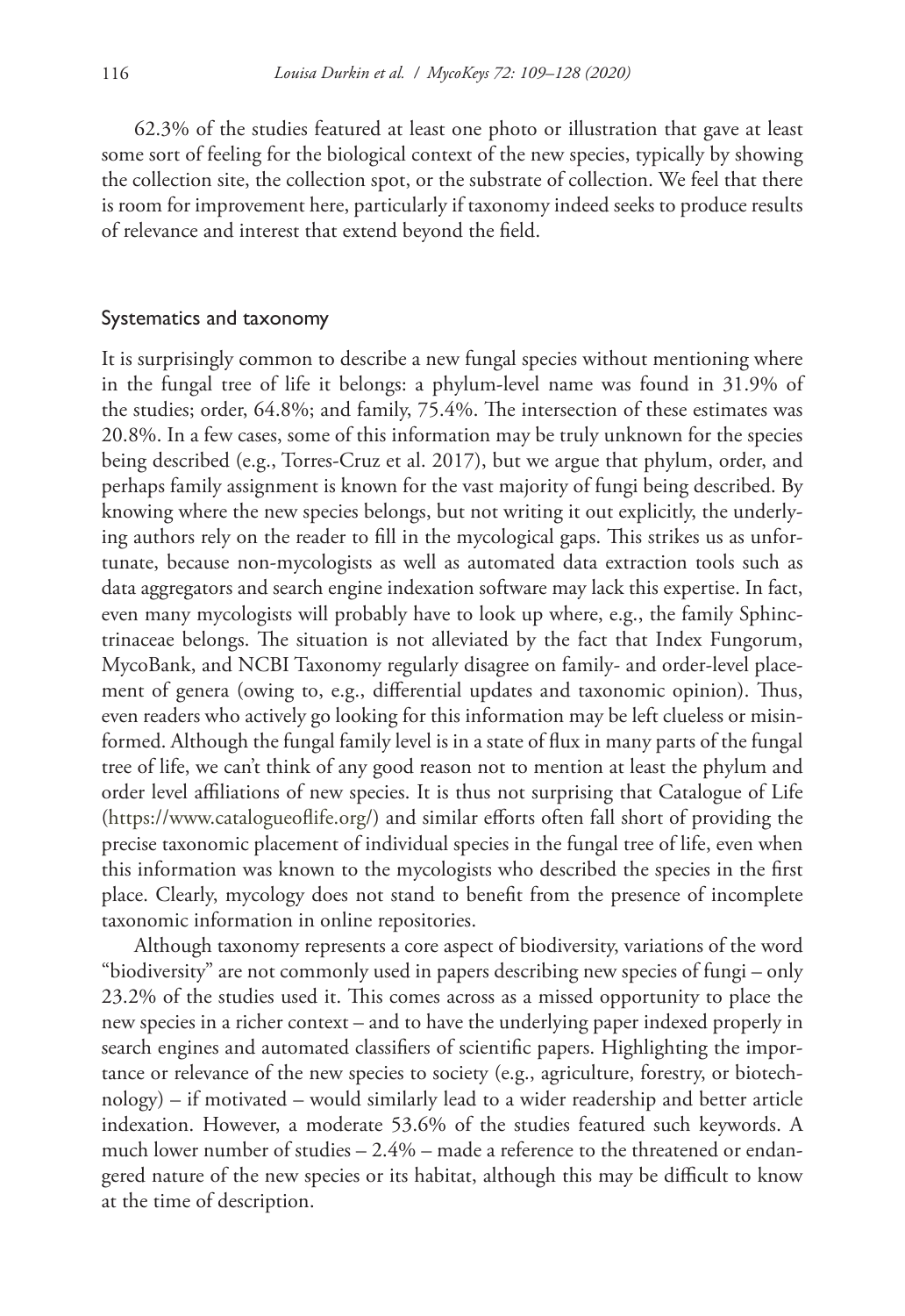Where is the underlying specimen or culture deposited? We found it quite common (15.4% of the cases) to provide this information in a way that does not employ any variations of the words "herbarium", "fungarium", "museum", or "culture collection" – an example would be "deposited in H". The reader would then have to know – or find out – that H is a herbarium at the University of Helsinki, Finland. This poses no challenge to a seasoned taxonomist (through recourse to, e.g., Index Herbariorum at [http://](http://sweetgum.nybg.org/science/ih/) [sweetgum.nybg.org/science/ih/](http://sweetgum.nybg.org/science/ih/) or GRSciColl at [https://www.gbif.org/grscicoll\)](https://www.gbif.org/grscicoll), but we imagine that other readers would struggle with this, as would data mining efforts to extract information from scientific papers. Improving clarity by writing, say, "deposited in herbarium H" – and why not write out the name of the herbarium in full? – should be easy enough. 11.1% of the papers mention "Index Fungorum" [\(http://www.index](http://www.indexfungorum.org/names/names.asp)[fungorum.org/names/names.asp](http://www.indexfungorum.org/names/names.asp)) and 88.1% "MycoBank" (Robert et al. 2013) explicitly, showing that writing out names in full is common in other contexts.

Identification keys help define what exactly differentiates the new species from others, and 24.5% of the papers we examined featured an identification key. There can be many reasons why a key would be premature or impossible to construct for various fungal taxa, such that whether 24.5% is a comforting estimate or not is hard to say. Determination keys are, however, becoming rarer over time (Table 2).

#### Metadata and data availability

The proportion of species descriptions making use of DNA sequence data – as deduced from the use of variations of keywords such as "PCR", "DNA", and "sequencing" – is on the rise, from 71.8% in 2009 to 97.4% in 2018 (Fig. 1). Across all years, at least one DNA sequence-related keyword was found in 90.8% of the studies, an estimate that blends well with the 94% reported for fungi by Miralles et al. (2020), who examined papers from 2002, 2010, and 2018. The proportion of DNA-based studies depositing their multiple sequence alignments or phylogenetic trees in TreeBase (Vos et al. 2012) or Dryad [\(https://datadryad.org/](https://datadryad.org/)) is similarly on the rise: overall, 53.8% of the studies mention TreeBase/Dryad, up from 33.8% in 2009 but down from the 69.3% of 2018. The problem of poor data availability in systematic mycology has been made apparent before (Nilsson et al. 2011; Drew et al. 2013), so we were happy to note a gradual – albeit slow – improvement over time. If taxonomy is to be a modern, reproducible, integrative, and standards-compliant field (see, e.g., Dimitrova et al. 2019 and the MIAPA standard, Leebens-Mack et al. 2006), then there is simply no excuse for not sharing the underlying phylogenetic – and other – data in standardized ways (Grandcolas 2019; Miralles et al. 2020). Increased data deposition is furthermore likely to improve the visibility of the underlying article and thus taxonomy at large.

To simulate whether the general reader could access the underlying PDF publications by Google searches, we queried Google by pasting the name of the paper in quotation marks and then scrutinizing the first two pages of hits manually (February 2020). We did this from computers not connected to any university network. We ac-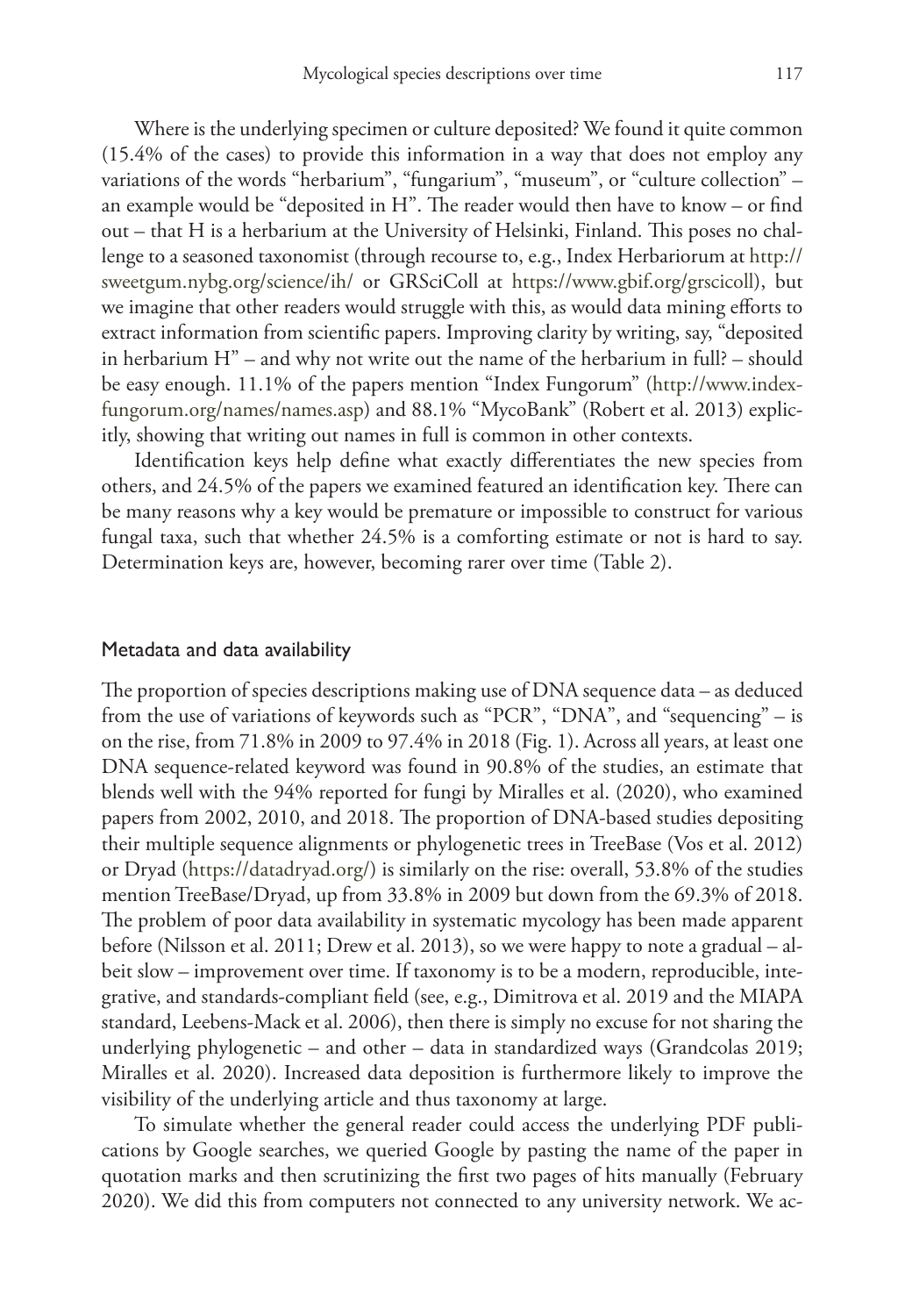

**Figure 1. A** Data and metadata in the description of fungal species 2009–2018. The x axis depicts year and the y axis depicts proportion of studies (from 0 to 1) fulfilling a specific criterion. Dark green – proportion of studies mentioning the word "ecology" or its variations; brown – proportion of studies giving a complete account of the taxonomic affiliation of the new species (family, order, and phylum); purple – proportion of studies with a macroscopic colour photo/illustration of the new species; pink – proportion of studies with macroscopic photos, that also indicate the size of the depicted object through a scale bar or a fiducial marker; light green – proportion of studies with an identification key; yellow – proportion of openly available papers for each year as assessed in 2020 **B** demographical and publication trends showing the average number of coauthors (dark green), departments (brown), countries (purple), continents (pink), and number of data visualizations (light green) over time. The bars indicate the yearly standard error **C** the average academic age of the first (green) and last (brown) co-author over time. The bars indicate the yearly standard error **D** the proportion of female co-authors (green) over time plus the proportion of female lead authors (brown).

cepted hits to PDF files and full-text papers in the HTML format of both the final, published paper and to any preprints in, e.g, bioRxiv (<https://www.biorxiv.org/>), and we accepted both legal as well as juridically more dubious sources of PDF files. If any sort of registration was needed to access the PDF file, we scored it as "not avail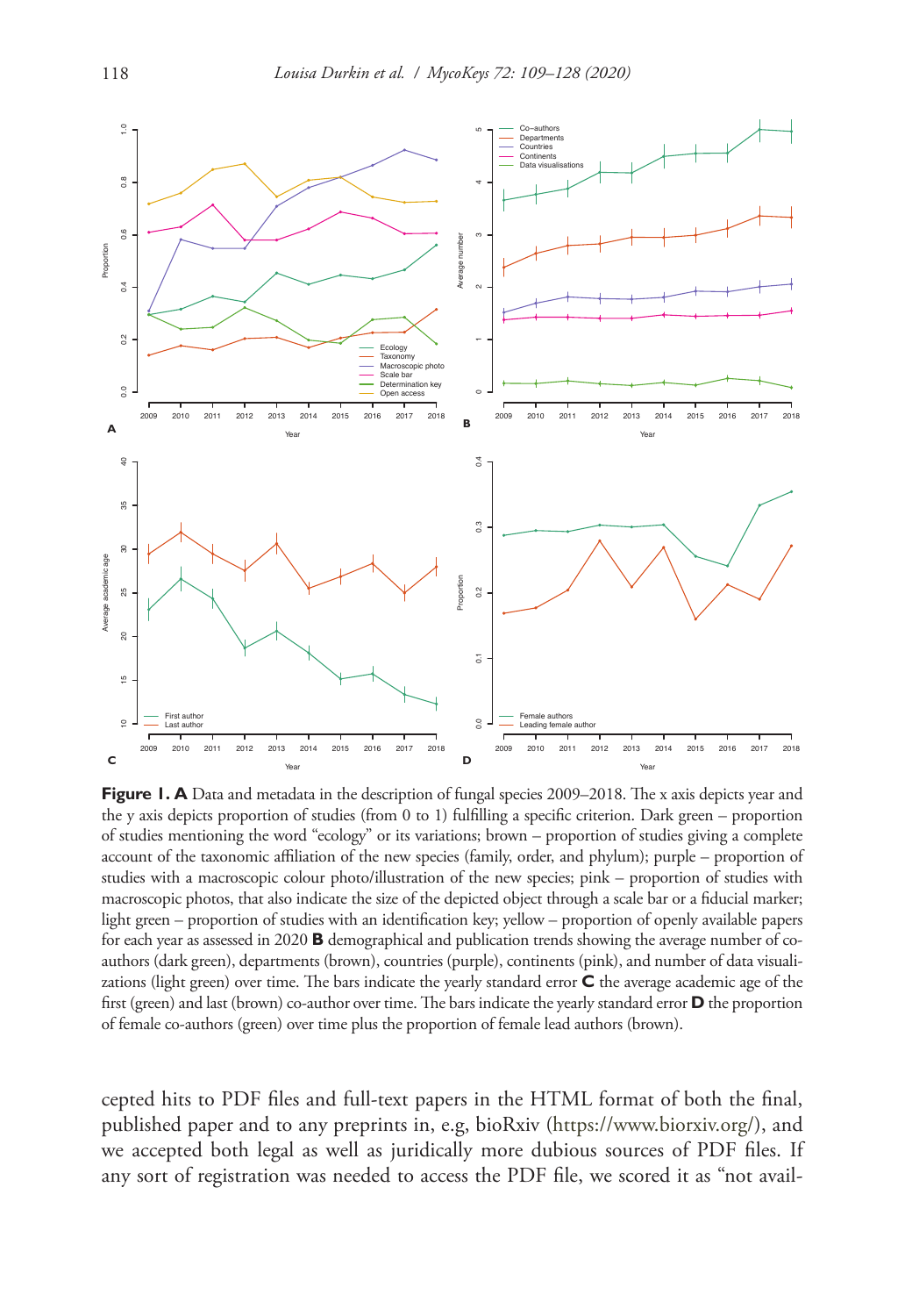able". We found that 77.8% of the studies could be accessed from outside university networks. The observation that more than 20% of the taxonomic output of the mycological community cannot be readily accessed by the general public comes across as unfortunate. However, all of the journals we targeted allow the submission of preprints to online repositories. Thus, submitting a vetted preprint at least post-publication (in order not to confuse effective publication dates of names) is a way around this inaccessibility (cf. Kwon 2020). It is, evidently, a solution that is not being explored to the extent it could have been by the mycological community.

Many cases of taxonomic mistakes, redundant species descriptions, and laboratory contaminations would have been avoided if the authors had subjected the newly generated DNA sequences to a simple BLAST search in, e.g., GenBank (Nilsson et al. 2012). Sadly, only 35.5% of the studies mention BLAST, although the trend is positive (Table 2). A clear majority (85.7%) of the examined studies make explicit reference to one of the INSDC repositories (GenBank, EMBL, and DDBJ), again in a positive trend. Bundling supplementary material with species descriptions is a good way to increase reproducibility and provide additional, helpful information with respect to the new species without consuming valuable page space in print journals. Here we envisage additional photos or drawings of fungal specimens or the collection site, or perhaps extended maps, field notes, or laboratory details. However, a somewhat disappointing 24.4% of the studies saw fit to include at least one supplementary item.

#### Visualization

The average study was 10.9 pages long, although we did not correct for the number of described species in each paper. The studies grew more voluminous over time (Table 2), possibly as a consequence of the inclusion of more analyses based on molecular data. A high 73.0% featured at least one color photo or illustration showing more or less the whole fungus being described (in the sense of a full fruiting body rather than only microscopic details or a spore print). Somewhat disappointingly, only 63.3% of the macroscopic photos/illustrations featured a scale bar or a fiducial marker, leaving assessment of size problematical for more than a third. 25.2% of all studies contained at least one photo of a fungal culture, and a spore print was presented in 0.1% of the studies. 98.5% of the studies featured at least one visualization of a micromorphological detail or structure. In total, micro-morphological details were illustrated by line drawings in 42.7% of the studies; photos (74.2%); and electron microscopy (24.9%). 19.2% of the studies featured both a micromorphological photo and a line drawing; a total of 6.2% of the studies commendably used all three techniques. A phylogenetic tree was displayed in 84.6% of the studies. Since 90.8% of the studies used molecular data, this means that a few studies used molecular data without presenting a phylogenetic tree. A cursory look at a few of these indicated that techniques such as RFLP had been used to generate a fingerprint of the new species. The average study featured 0.17 data visualizations (e.g., a graph or a chart other than a phylogenetic tree).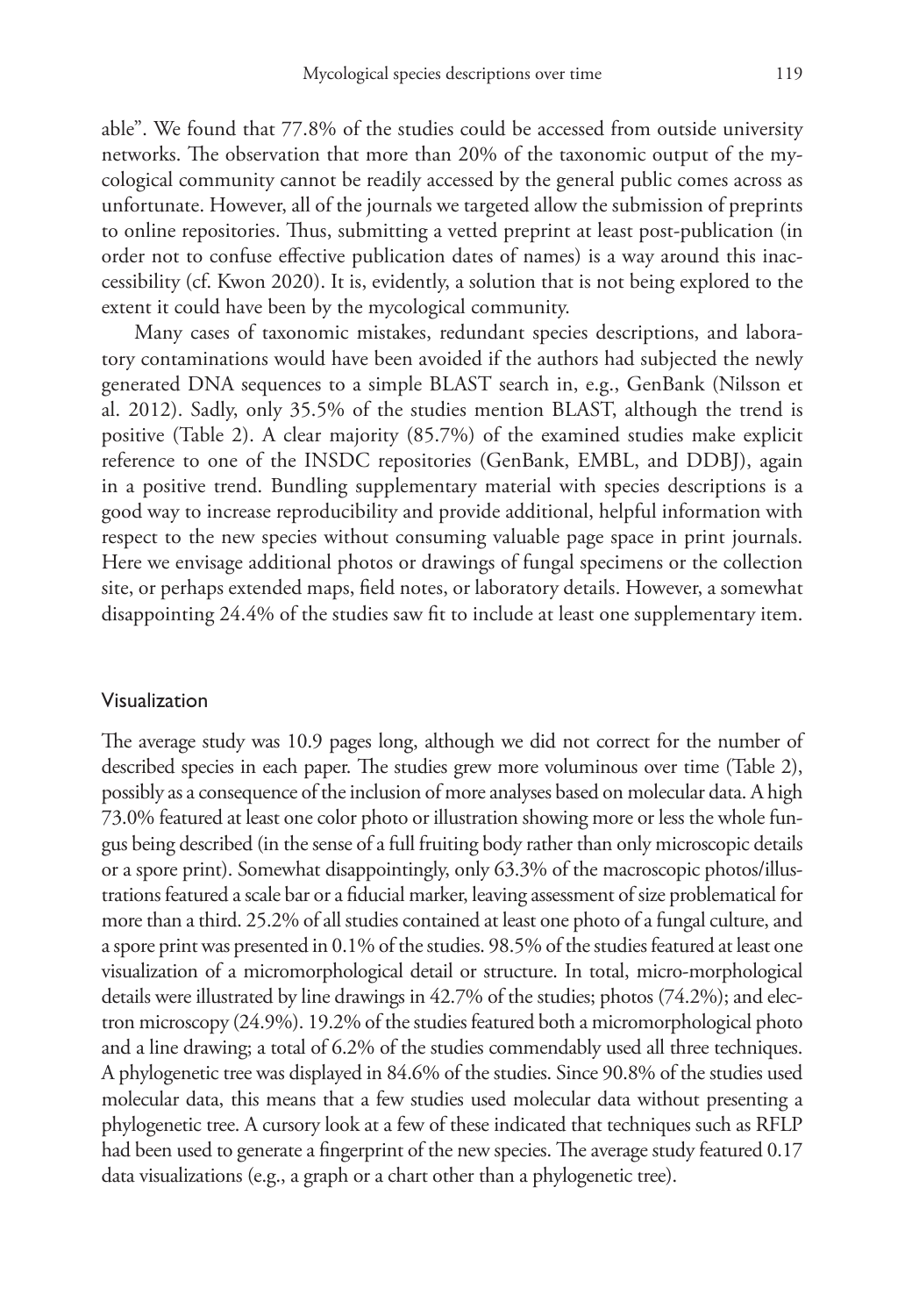# Demographical aspects

The average number of co-authors was 4.4, which was higher than we expected given that taxonomy is sometimes touted as a solitary discipline. The average number of departments, countries, and continents were 3.0, 1.9, and 1.5 – again higher than we had expected. Plotting the number of co-authors and countries over time (Fig. 1) suggests that fungal taxonomy is slowly becoming an increasingly collaborative and international discipline. It is, however, a discipline dominated by males: out of the 549 papers for which we were able to establish the gender of all co-authors, 30.4% were male-only papers and 3.6% were female-only papers. These 549 papers comprised a total of 2,224 co-authors, of which 662 (29.8%) were female. Males were lead authors in 68.7% of the 758 papers for which we were able to determine the gender of the lead author. Our gender-related estimates certainly leave room for improvement of inclusivity and career opportunities in mycology (cf. Salerno et al. 2019), although they slowly improve over time (Table 2). Our admittedly crude attempts at quantifying the extent to which recruitment of aspiring researchers and the passing on of knowledge is going on in fungal taxonomy showed that the average academic age of the last author (28.0 years) is higher than that of the first author (18.1 years), perhaps hinting that knowledge does seem to be passed on to younger generations (or at least a younger generation) albeit somewhat slowly. One hundred non-taxonomical mycological papers from the same journals produced similar figures – 27 and 16 years, respectively – hinting that this issue may not be specific to taxonomy. In fact, the high academic age of the authors may be part of explaining the gender bias, as gender equality tends to decrease upwards in the academic hierarchy (Potvin et al. 2018).

## Comparison with the botanical species descriptions

Although the key terms and concepts to look for in a mycological species description will be somewhat different from those of a botanical counterpart, we did find some notable differences between the description of fungi and plants. It should be kept in mind that our botanical reference corpus was limited to a single journal and 40 papers, and the extent to which our results can be extrapolated to botany at large remains unknown. Nevertheless, botany comes out on top of mycology when it comes to specifying the type locality through either a map or GIS/GPS co-ordinates: 65% of the botanical studies did this, as compared to only 10.4% of the mycological. On the other hand, the use of molecular data is more widespread in mycological species descriptions (90.8%) than in botanical (60.0%). 59.2% of the mycological studies that relied on molecular data made these available in TreeBase/Dryad, compared to 8.3% of the corresponding botanical papers. Full-color macro-illustrations of the species being described were more common in mycology (73.0%) than in botany (55.0%). The number of co-authors on botanical species descriptions is lower (3.6) than in mycology (4.4), and so is the average number of female co-authors (0.94 vs. 1.2). Mycology comes across as a somewhat more collaborative discipline in that the average number of co-authors from different depart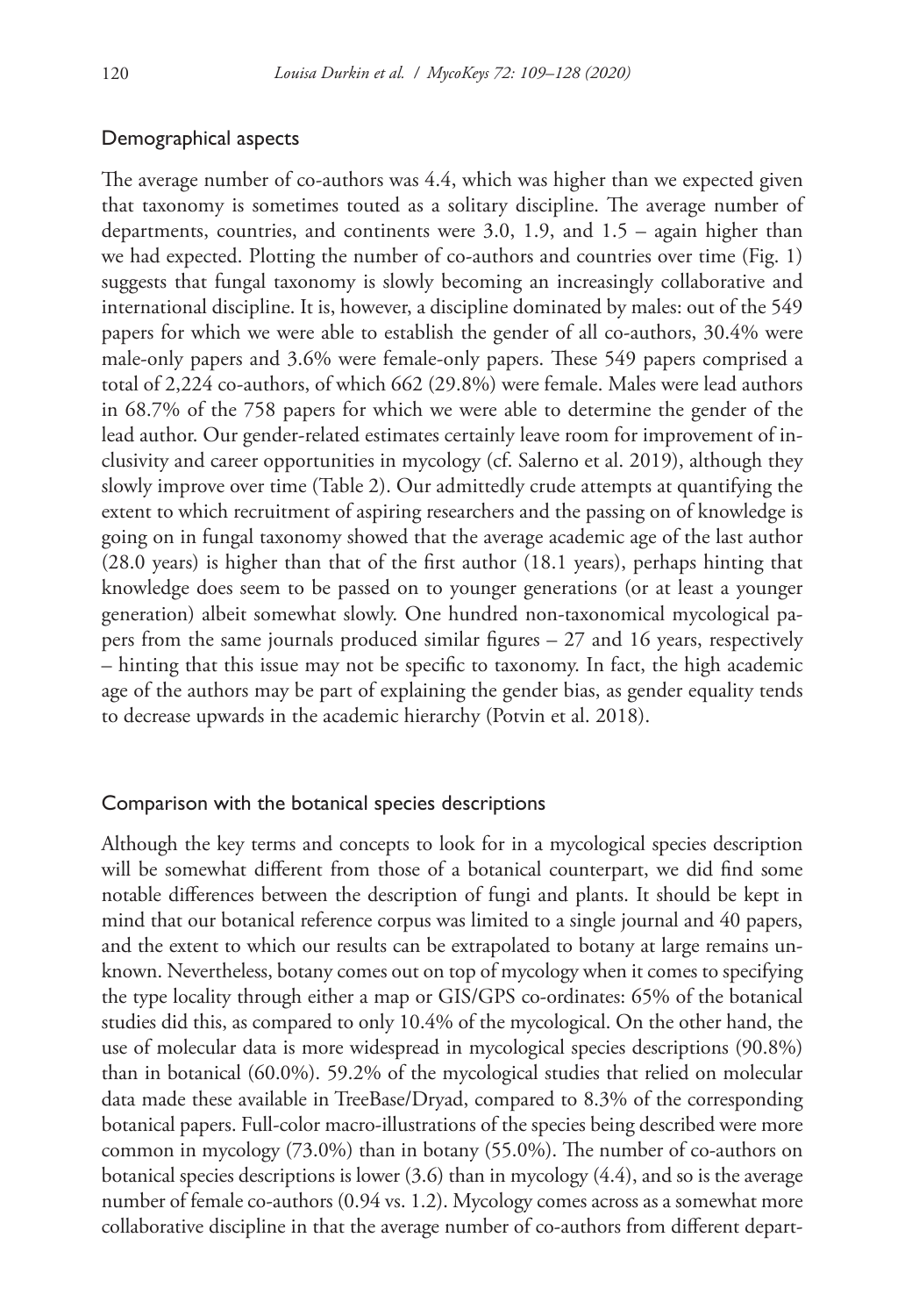ments, countries, and continents are all higher in mycology, but botany struggles somewhat less with recruitment of aspiring taxonomists (Suppl. material 2). These figures should be interpreted with the very limited size of the reference corpus in mind, but they do seem to suggest that botany and mycology can learn from each other when it comes to describing new species in the  $21<sup>st</sup>$  century. Joint meetings such as the 2009 meeting of the Mycological Society of America, American Bryological and Lichenological Society, American Fern Society, American Society of Plant Taxonomists, and Botanical Society of America [\(http://2009.botanyconference.org/](http://2009.botanyconference.org/)) are commendable in this respect.

#### Biases and shortcomings of our approach

The semi-automated nature of our approach is not without potential shortcomings, and we are likely to have both under- and over-estimated some of our parameter values. As an example of an overestimation, a study could mention "DNA" or perhaps "PCR" without actually making use of sequence data in the description of the new species. This would have led us to the incorrect conclusion that DNA sequence data was used in the description of the species. As an example of an underestimation, a study could conceivably provide information on the ecology or nutritional mode of the new species without using any of the ~20 terms we looked for, leading us to the erroneous conclusion that nothing was said about the ecology of the new species. Since we processed nearly 1,100 mycological papers, such outlier cases will not have contributed much to our estimates. Our manual verification of 10% of the papers did not reveal significant cause for concern with respect to over- or under-estimations.

A potentially larger bias lies in our choice of journals. We purposely selected five major international mycological journals with significant impact factors, stringent editorial and review processes, and very detailed author instructions. The journals are not solely focused on taxonomy but cover a wide spectrum of mycological subdisciplines, and the papers published therein can therefore be expected to be geared towards a more general mycological audience. However, fungal species are described also in other outlets. For instance, there are 29 mycological journals with a formal Web of Science impact factor for 2019. Indeed, Schoch et al. (2012) found that the fungal ribosomal nuclear internal transcribed spacer (ITS) sequences in GenBank stemmed from over 500 different scientific journals. Yet other journals would not even be represented in GenBank because they have yet to publish their first species using sequence data (focusing instead on morphology-based descriptions). We speculate that at least some of these other journals may have less stringent editorial and review processes (in fact, several journals that publish new species of fungi do not use formal peer-review at all). Along the same line, many of these journals are not available digitally, and some are printed in black and white. Thus, our estimates pertain to the state-of-the-art species descriptions of fungi rather than the full spectrum of fungal species descriptions. While not all of our estimates are flattering for fungal taxonomy (e.g., Table 2), it is likely that they still paint an overly optimistic picture of fungal species descriptions at large.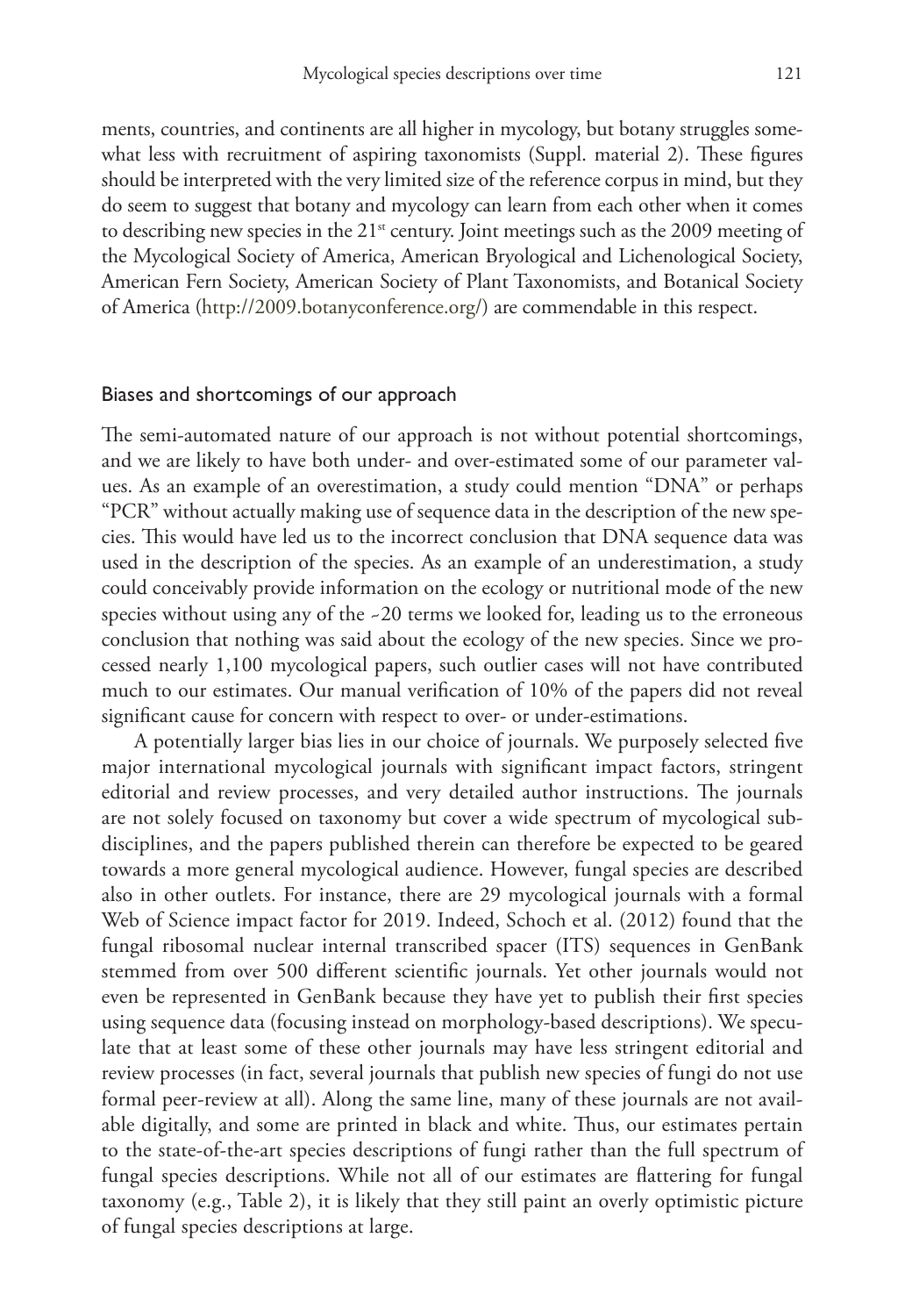## Take-home messages for mycology

The International Code of Nomenclature for algae, fungi, and plants (Turland 2018) stipulates the minimal requirements for publication of new names (species). Notions of, for example, ecology or geographical distributions, or inclusion of illustrations, are not part of those requirements (Seifert and Rossman 2010; Hawksworth 2011). But rather than asking what the minimal requirements are, mycologists should strive to showcase taxonomy as a vibrant, exciting field where species are described in the richest possible way, where all data and metadata elements are machine readable with persistent identifiers, and where ample auxiliary data are posted to online repositories and community initiatives such as Zenodo ([https://zenodo.org/\)](https://zenodo.org/), FigShare ([https://figshare.](https://figshare.com/) [com/](https://figshare.com/)), Wikimedia Commons (<https://commons.wikimedia.org/>), and Open Tree of Life [\(https://tree.opentreeoflife.org/](https://tree.opentreeoflife.org/)) in standards-compliant formats and data structures (Mons et al. 2017). To some extent, our results question whether this is how fungal species are described at present. The fact that a full 58.0% of the studies did not mention any variations of the word "ecology", or that 76.8% of the studies lack the word "biodiversity", is certainly not encouraging, for instance. We argue that fungal species should be described in the richest possible way; in fact, a moderate 77.6% of the studies featured a formal "Discussion" section, which for the remaining studies seems like missed opportunities to anchor the new species in a richer mycological and biological context. With an average of 4.4 co-authors on the 1,097 papers, there would clearly be room to invite one or more additional co-authors to add, e.g., ecological aspects to the description. Similarly, many opportunities to bundle helpful supplementary data are waiting to be filled (75.6% of the studies did not bundle any supplementary material). We do realize that there are situations where the, e.g., ecology or geographical distribution (or even origin) of a new species is entirely unknown; thinly annotated herbarium specimens come to mind. We are not against species descriptions based on legacy specimens, but a random selection of 100 studies in Suppl. material 2 did not present a single such case. Our dataset presumably still contains examples of this and other special cases, but the vast majority of the studies covered represented relatively recently collected material. This makes the lack of data on ecology and geography harder to swallow.

We were happy to note that the proportion of species descriptions using sequence data is on the rise (Fig. 1). DNA data are important for taxonomic identification in many studies. Failure to provide characters for taxonomic identification using DNA sequencing (typically in the form of sequences deposited in a public repository such as GenBank) is therefore limiting the value of a description. Put negatively, 9.2% of the studies in Suppl. material 2 were done without DNA data. We ask the fungal taxonomists of the world to always bundle at least an ITS sequence (and preferably also an nLSU sequence) with all new species (and genomes, for that matter), even if those sequences were not analyzed or used in the study in question. We recognize that not all mycologists have access to DNA sequencing equipment, and we hope that more well-equipped mycological laboratories will be able to assist nearby, less well-equipped mycologists with the generation of such data. The cost of generating a Sanger sequence is low today, and all of mycology would stand to benefit from such generous acts (cf. Womack 2015).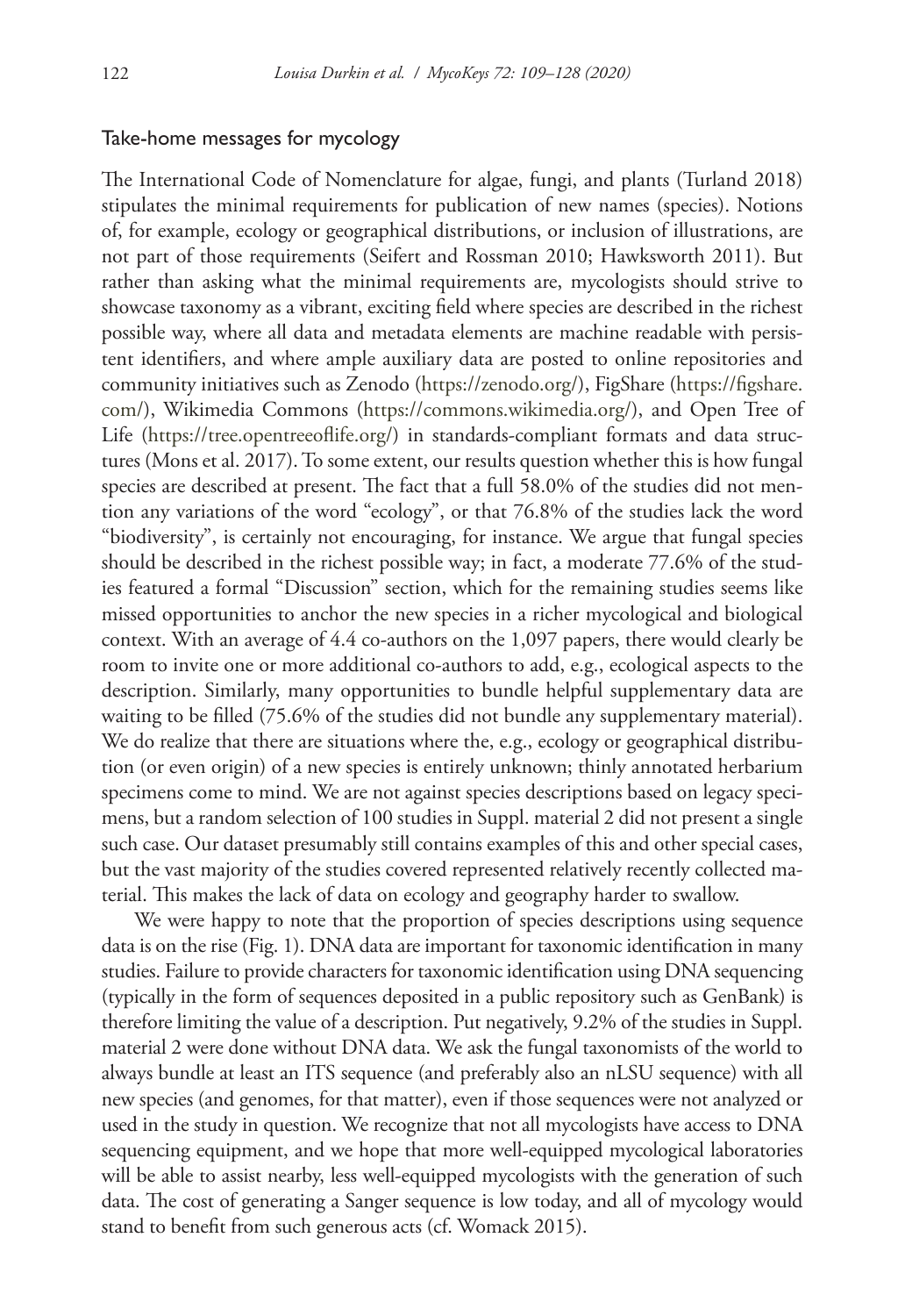Adopting a species description to be meaningful also to a non-taxonomic reader may be challenging enough, but we argue that mycological taxonomy needs to go one step further. In a world where information is increasingly culled through automatic means, mycologists should no longer assume that all readers of species descriptions are human to begin with. This means that all data and metadata items should be machinereadable and available online, come with globally unique and persistent identifiers (including ORCIDs for humans, accession numbers/DOIs for sequence data/datasets, DOIs for cited publications, and Open Tree of Life identifiers for phylogenies). The notion of automated readers also brings about changes in the way manuscripts should be written in that it becomes particularly important to provide clear and precise information, almost to the point of tabularization. We argue that standardized terms should be used even when they cannot be parameterized; "Ecology: unknown" is incomparably more helpful to human and automated readers alike than simply leaving out the word "ecology" altogether. Along the same lines, and although brevity may suffer somewhat, "in herbarium GB (University of Gothenburg)" is immeasurably more helpful than "in GB". No automated reader, and few non-taxonomists, will be able to contextualize the acronym "GB" in a meaningful way. To assume that the reader will be able to extrapolate the position of the species in the fungal tree of life, or the GPS co-ordinates of the collection spot, and so on, should similarly be avoided.

Our demographical estimates suffered from various potential shortcomings and biases: online information can be hard to find (particularly when it comes to authors who have not registered on ORCID), Google Scholar profiles are not necessarily complete or correct in terms of their publication lists, the last author does not have to be a supervisor or a mentor figure, and so on. Getting around these shortcomings in a study of the present kind is next to impossible, and we feel that our demographical results should be seen merely as rough estimates of trends. But a surprisingly strong signal still came out of them: taxonomy is no longer – and perhaps never really was – an entirely solitary discipline, but instead comes across as a reasonably collaborative, international discipline where knowledge seems to be passed on to younger researchers, at least to some extent. This offers hope for the future – taxonomy may actually be on its way to shake some of the misconceptions surrounding it (Coleman 2015). Still, taxonomy needs to be wary of gender aspects as evinced by our estimate that a total of 29.8% of the co-authors in our dataset were female, indicating that a lot of potential competence and perspectives are neglected by the field. There may also be other inequalities in the discipline, not estimated here.

Our data generally, but not exclusively, indicate what we feel is a gradual improvement in the richness of species descriptions and in the demographical aspects of fungal taxonomy over time (Table 2). The improvements come across as slow but at least steady. There is little in our data to invite complacency, though. On the contrary, we feel that our data highlight the need for fungal taxonomy to make a sincere effort to be aware and to improve. It is not enough that mycological species descriptions perhaps come across as a bit more robust and reproducible than plant descriptions in our somewhat compromised comparison. We should set the bar really high – this-and-that is what we want species descriptions to look like from the scientific, demographic, and popular science points of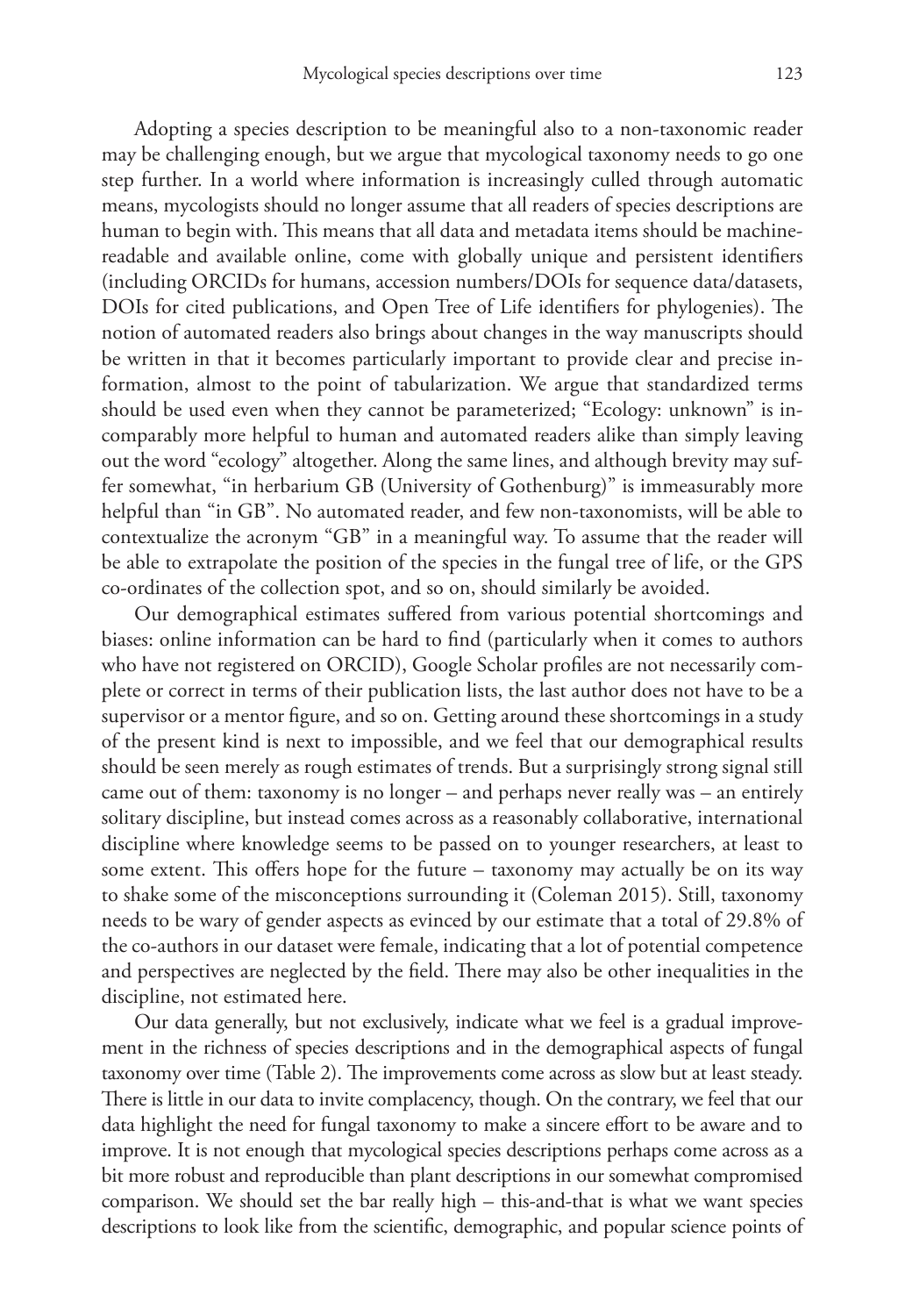view, so this-and-that is indeed what we will deliver. We feel that there are several measures that fungal taxonomists can and should take to improve the impact and outreach of their work. Our suggestions – with the exception of generating and bundling a DNA sequence with each species description – do not come with any direct costs and do not call for acquisition of any machines or utensils. That said, we don't want our suggestions to be used as excuses for cutting down other parts of species descriptions – we don't feel that the inclusion of a macroscopic color photo justifies shortening the corresponding text-based description of the macromorphology, for instance. Our suggestions will add somewhat to the time it takes to describe a new species – or serve as the editor or reviewer of a manuscript in which a new species is described – but we argue that it is a price worth paying (de Carvalho et al. 2008). Indeed, we feel, it is a price that mycology simply must pay to make it a reproducible field at the heart of systematics and biodiversity at large.

## **Acknowledgements**

RHN acknowledges financial support from the Swedish Research Council of Environment, Agricultural Sciences, and Spatial Planning (FORMAS, 215-2011-498). Dmitry Schigel and Nils Hallenberg are acknowledged for very valuable feedback on an earlier draft of the manuscript.

## **References**

- Abarenkov K, Tedersoo L, Nilsson RH, Vellak K, Saar I, Veldre V, Parmasto E, Prous M, Aan A, Ots M, Kurina O, Ostonen I, Jõgeva J, Halapuu S, Põldmaa K, Toots M, Truu J, Larsson K-H, Kõljalg U (2010) PlutoF – a web-based workbench for ecological and taxonomical research, with an online implementation for fungal ITS sequences. Evolutionary Bioinformatics 6: 189–196. <https://doi.org/10.4137/EBO.S6271>
- Coleman CO (2015) Taxonomy in times of the taxonomic impediment examples from the community of experts on amphipod crustaceans. Journal of Crustacean Biology 35(6): 729–740.<https://doi.org/10.1163/1937240X-00002381>
- Crous PW, Luangsa-Ard JJ, Wingfield MJ, Carnegie AJ, Hernández-Restrepo M, Lombard L, Roux J, Barreto RW, Baseia IG, Cano-Lira JF, Martín MP, Morozova OV, Stchigel AM, Summerell BA, Brandrud TE, Dima B, García D, Giraldo A, Guarro J, Gusmão LFP, Khamsuntorn P, Noordeloos ME, Nuankaew S, Pinruan U, Rodríguez-Andrade E, Souza-Motta CM, Thangavel R, van Iperen AL, Abreu VP, Accioly T, Alves JL, Andrade JP, Bahram M, Baral H-O, Barbier E, Barnes CW, Bendiksen E, Bernard E, Bezerra JDP, Bezerra JL, Bizio E, Blair JE, Bulyonkova TM, Cabral TS, Caiafa MV, Cantillo T, Colmán AA, Conceição LB, Cruz S, Cunha AOB, Darveaux BA, da Silva AL, da Silva GA, da Silva GM, da Silva RMF, de Oliveira RJV, Oliveira RL, De Souza JT, Dueñas M, Evans HC, Epifani F, Felipe MTC, Fernández-López J, Ferreira BW, Figueiredo CN, Filippova NV, Flores JA, Gené J, Ghorbani G, Gibertoni TB, Glushakova AM, Healy R, Huhndorf SM, Iturrieta-González I, Javan-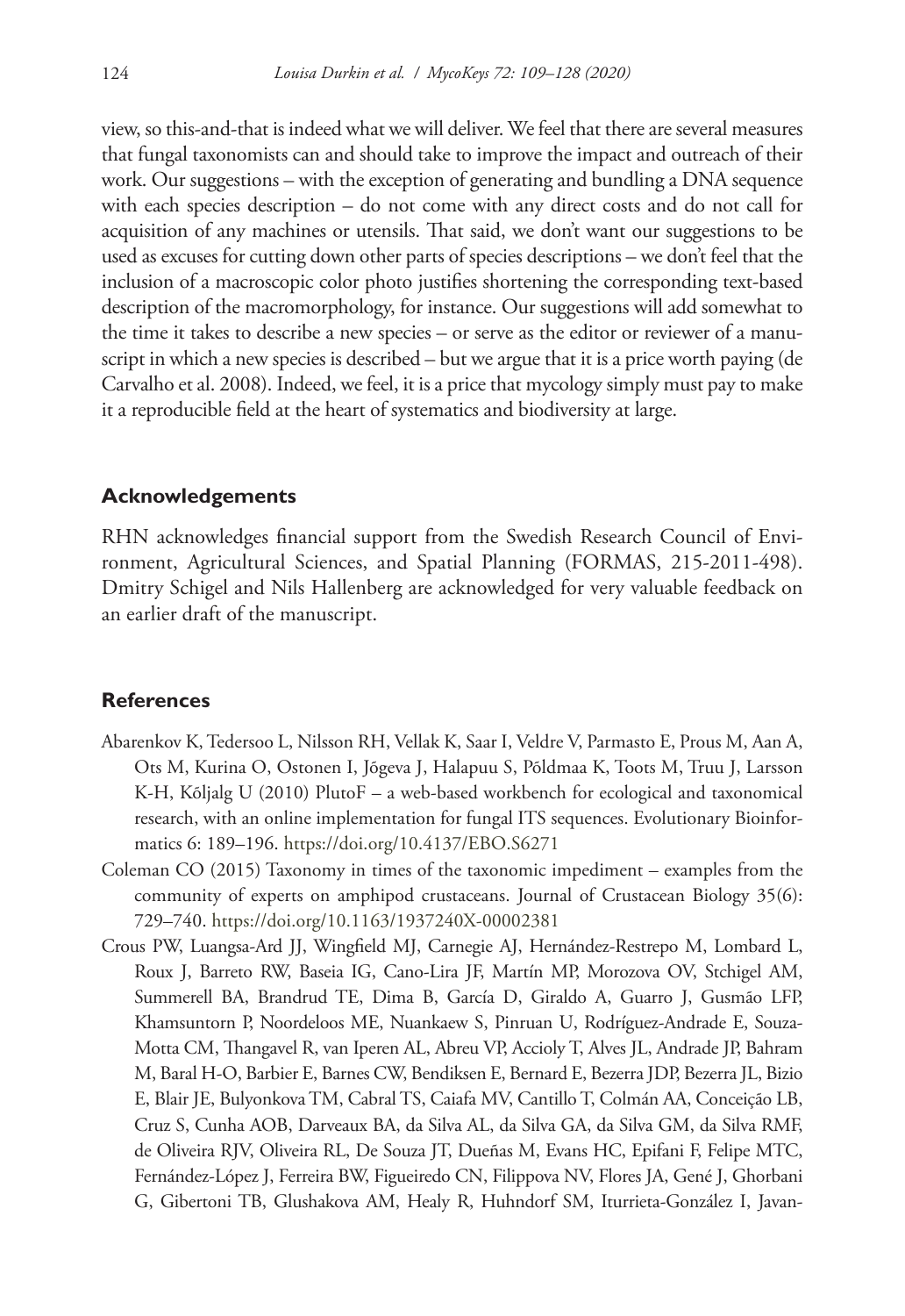Nikkhah M, Juciano RF, Jurjević Ž, Kachalkin AV, Keochanpheng K, Krisai-Greilhuber I, Li Y-C, Lima AA, Machado AR, Madrid H, Magalhães OMC, Marbach PAS, Melanda GCS, Miller AN, Mongkolsamrit S, Nascimento RP, Oliveira TGL, Ordoñez ME, Orzes R, Palma MA, Pearce CJ, Pereira OL, Perrone G, Peterson SW, Pham THG, Piontelli E, Pordel A, Quijada L, Raja HA, Rosas de Paz E, Ryvarden L, Saitta A, Salcedo SS, Sandoval-Denis M, Santos TAB, Seifert KA, Silva BDB, Smith ME, Soares AM, Sommai S, Sousa JO, Suetrong S, Susca A, Tedersoo L, Telleria MT, Thanakitpipattana D, Valenzuela-Lopez N, Visagie CM, Zapata M, Groenewald JZ (2018) Fungal Planet description sheets: 785–867. Persoonia 41: 238–417.<https://doi.org/10.3767/persoonia.2018.41.12>

- de Carvalho MR, Bockmann FA, Amorim DS, Brandao CRF (2008) Systematics must embrace comparative biology and evolution, not speed and automation. Evolutionary Biology 35(2): 150–157. <https://doi.org/10.1007/s11692-008-9018-7>
- de Carvalho MR, Bockmann FA, Amorim DS, Brandão CRF, de Vivo M, de Figueiredo JL, Britski HA, de Pinna MCC, Menezes NA, Marques FPL, Papavero N, Cancello EM, Crisci JV, McEachran JD, Schelly RC, Lundberg JG, Gill AC, Britz R, Wheeler QD, Stiassny MLJ, Parenti LR, Page LM, Wheeler WC, Faivovich J, Vari RP, Grande L, Humphries CJ, DeSalle R, Ebach MC, Nelson GJ (2007) Taxonomic impediment or impediment to taxonomy? A commentary on systematics and the cybertaxonomic-automation paradigm. Evolutionary Biology 34(3–4): 140–143.<https://doi.org/10.1007/s11692-007-9011-6>
- Dimitrova M, Senderov V, Georgiev T, Zhelezov G, Penev L (2019) OpenBiodiv: Linking type materials, institutions, locations and taxonomic names extracted from scholarly literature. Biodiversity Information Science and Standards 3: e35089.<https://doi.org/10.3897/biss.3.35089>
- Drew LW (2011) Are we losing the science of taxonomy? As need grows, numbers and training are failing to keep up. BioScience 61(12): 942–946.<https://doi.org/10.1525/bio.2011.61.12.4>
- Drew BT, Gazis R, Cabezas P, Swithers KS, Deng J, Rodriguez R, Katz LA, Crandall KA, Hibbett DS, Soltis DE (2013) Lost branches on the tree of life. PLoS Biology 11(9): e1001636.<https://doi.org/10.1371/journal.pbio.1001636>
- Federhen S (2011) The NCBI taxonomy database. Nucleic Acids Research 40(D1): D136– D143.<https://doi.org/10.1093/nar/gkr1178>
- Giangrande A (2003) Biodiversity, conservation, and the 'Taxonomic impediment'. Aquatic Conservation: Marine and Freshwater Ecosystems 13(5): 451–459. <https://doi.org/10.1002/aqc.584>
- Grandcolas P (2019) The rise of "Digital Biology": We need not only open, FAIR but also sustainable data! Biodiversity Information Science and Standards 3: e37508. [https://doi.](https://doi.org/10.3897/biss.3.37508) [org/10.3897/biss.3.37508](https://doi.org/10.3897/biss.3.37508)
- Hawksworth L (2011) A new dawn for the naming of fungi: impacts of decisions made in Melbourne in July 2011 on the future publication and regulation of fungal names. MycoKeys 1: 7–20.<https://doi.org/10.3897/mycokeys.1.2062>
- Kwon D (2020) How swamped preprint servers are blocking bad coronavirus research. Nature 581: 130–131.<https://doi.org/10.1038/d41586-020-01394-6>
- Leebens-Mack J, Vision T, Brenner E, Bowers JE, Cannon S, Clement MJ, Cunningham CW, DePamphilis C, DeSalle R, Doyle JJ, Eisen JA, Gu X, Harshman J, Jansen RK, Kellogg EA, Koonin EV, Mishler BD, Philippe H, Pires JC, Qiu Y-L, Rhee SY, Sjölander K, Soltis DE, Soltis PS, Stevenson DW, Wall K, Warnow T, Zmasek C (2006) Taking the first steps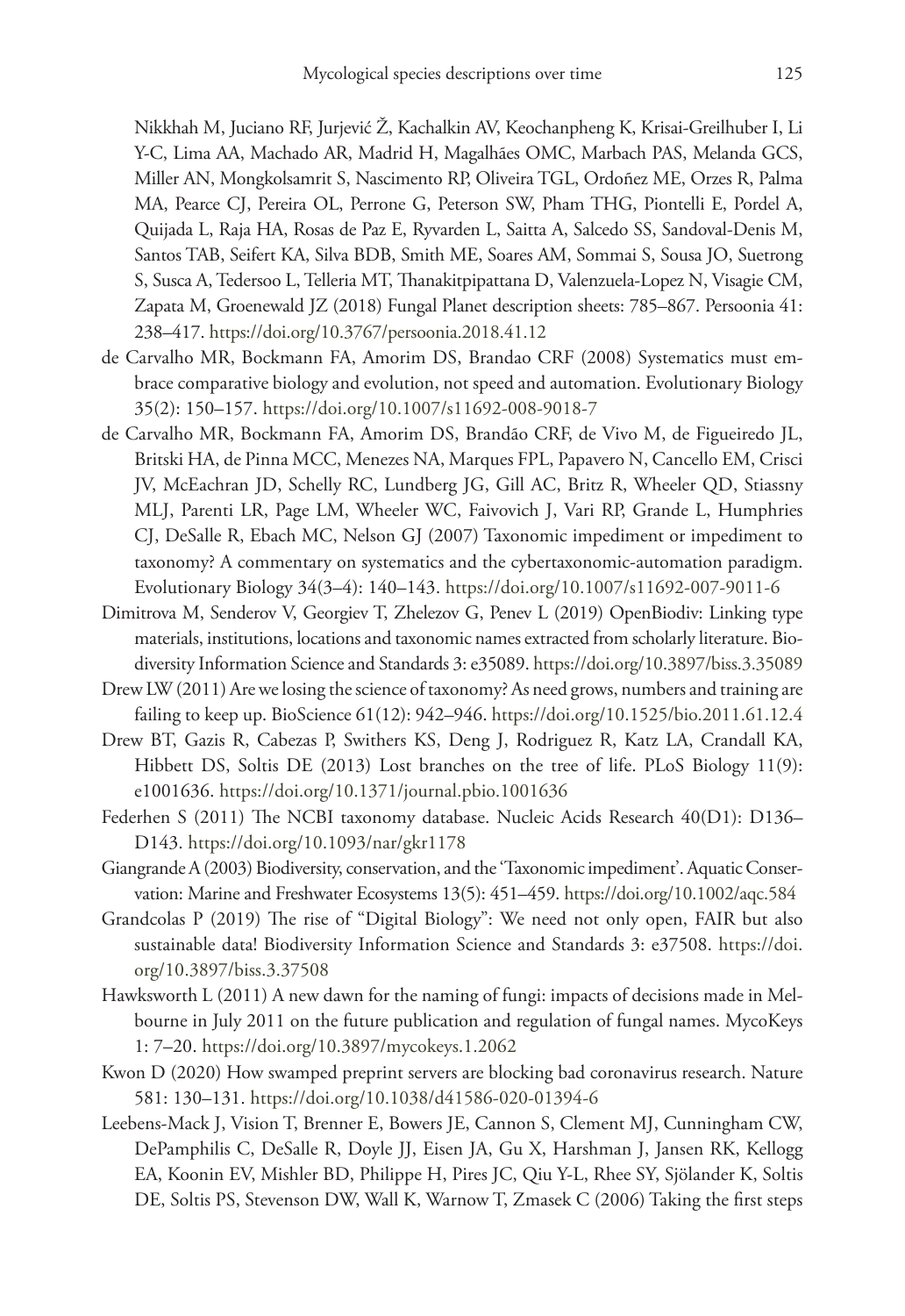towards a standard for reporting on phylogenies: Minimum Information About a Phylogenetic Analysis (MIAPA). Omics: a Journal of Integrative Biology 10(2): 231–237. [https://](https://doi.org/10.1089/omi.2006.10.231) [doi.org/10.1089/omi.2006.10.231](https://doi.org/10.1089/omi.2006.10.231)

- Magoga G, Sassi D, Daccordi M, Leonardi C, Mirzaei M, Regalin R, Lozzia G, Montagna M (2016) Barcoding Chrysomelidae: a resource for taxonomy and biodiversity conservation in the Mediterranean Region. ZooKeys (597): 1–27. [https://doi.org/10.3897/](https://doi.org/10.3897/zookeys.597.7241) [zookeys.597.7241](https://doi.org/10.3897/zookeys.597.7241)
- Miralles A, Bruy T, Wolcott K, Scherz MD, Begerow D, Beszteri B, Bonkowski M, Felden J, Gemeinholzer B, Glaw F, Glöckner FO, Hawlitschek O, Kostadinov I, Nattkemper TW, Printzen C, Renz J, Rybalka N, Stadler M, Weibulat T, Wilke T, Renner SS, Vences M (2020) Repositories for taxonomic data: where we are and what is missing. Systematic Biology (in press). <https://doi.org/10.1093/sysbio/syaa026>
- Mons B, Neylon C, Velterop J, Dumontier M, da Silva Santos LOB, Wilkinson MD (2017) Cloudy, increasingly FAIR; revisiting the FAIR Data guiding principles for the European Open Science Cloud. Information Services & Use 37(1): 49–56. [https://doi.org/10.3233/](https://doi.org/10.3233/ISU-170824) [ISU-170824](https://doi.org/10.3233/ISU-170824)
- Nguyen NH, Song Z, Bates ST, Branco S, Tedersoo L, Menke J, Schilling JS, Kennedy PG (2016) FUNGuild: an open annotation tool for parsing fungal community datasets by ecological guild. Fungal Ecology 20: 241–248.<https://doi.org/10.1016/j.funeco.2015.06.006>
- Nilsson RH, Larsson K-H, Taylor AFS, Bengtsson-Palme J, Jeppesen TS, Schigel D, Kennedy P, Picard K, Glöckner FO, Tedersoo L, Saar I, Kõljalg U, Abarenkov K (2019) The UNITE database for molecular identification of fungi: handling dark taxa and parallel taxonomic classifications. Nucleic Acids Research 47: D259–D264.<https://doi.org/10.1093/nar/gky1022>
- Nilsson RH, Ryberg M, Sjökvist E, Abarenkov K (2011) Rethinking taxon sampling in the light of environmental sequencing. Cladistics 27(2): 197–203. [https://doi.org/10.1111/](https://doi.org/10.1111/j.1096-0031.2010.00336.x) [j.1096-0031.2010.00336.x](https://doi.org/10.1111/j.1096-0031.2010.00336.x)
- Nilsson RH, Tedersoo L, Abarenkov K, Ryberg M, Kristiansson E, Hartmann M, Schoch CL, Nylander JAA, Bergsten J, Porter TM, Jumpponen A, Vaishampayan P, Ovaskainen O, Hallenberg N, Bengtsson-Palme J, Eriksson KM, Larsson K-H, Larsson E, Kõljalg U (2012) Five simple guidelines for establishing basic authenticity and reliability of newly generated fungal ITS sequences. MycoKeys 4: 1–37.<https://doi.org/10.3897/mycokeys.4.3606>
- Potvin DA, Burdfield-Steel E, Potvin JM, Heap SM (2018) Diversity begets diversity: A global perspective on gender equality in scientific society leadership. PLoS One 13(5): e0197280. <https://doi.org/10.1371/journal.pone.0197280>
- Robert V, Vu D, Amor ABH, van de Wiele N, Brouwer C, Jabas B, Szoke S, Dridi A, Triki M, ben Daoud S, Chouchen O, Vaas L, de Cock A, Stalpers JA, Stalpers D, Verkley GJM, Groenewald M, dos Santos FB, Stegehuis G, Li W, Wu L, Zhang R, Ma J, Zhou M, Gorjón SP, Eurwilaichitr L, Ingsriswang S, Hansen K, Schoch C, Robbertse B, Irinyi L, Meyer W, Cardinali G, Hawksworth DL, Taylor JW, Crous PW (2013) MycoBank gearing up for new horizons. IMA Fungus 4(2): 1–371. [https://doi.](https://doi.org/10.5598/imafungus.2013.04.02.16) [org/10.5598/imafungus.2013.04.02.16](https://doi.org/10.5598/imafungus.2013.04.02.16)
- Salerno PE, Páez-Vacas M, Guayasamin JM, Stynoski JL (2019) Male principal investigators (almost) don't publish with women in ecology and zoology. PloS ONE 14(6): e0218598. <https://doi.org/10.1371/journal.pone.0218598>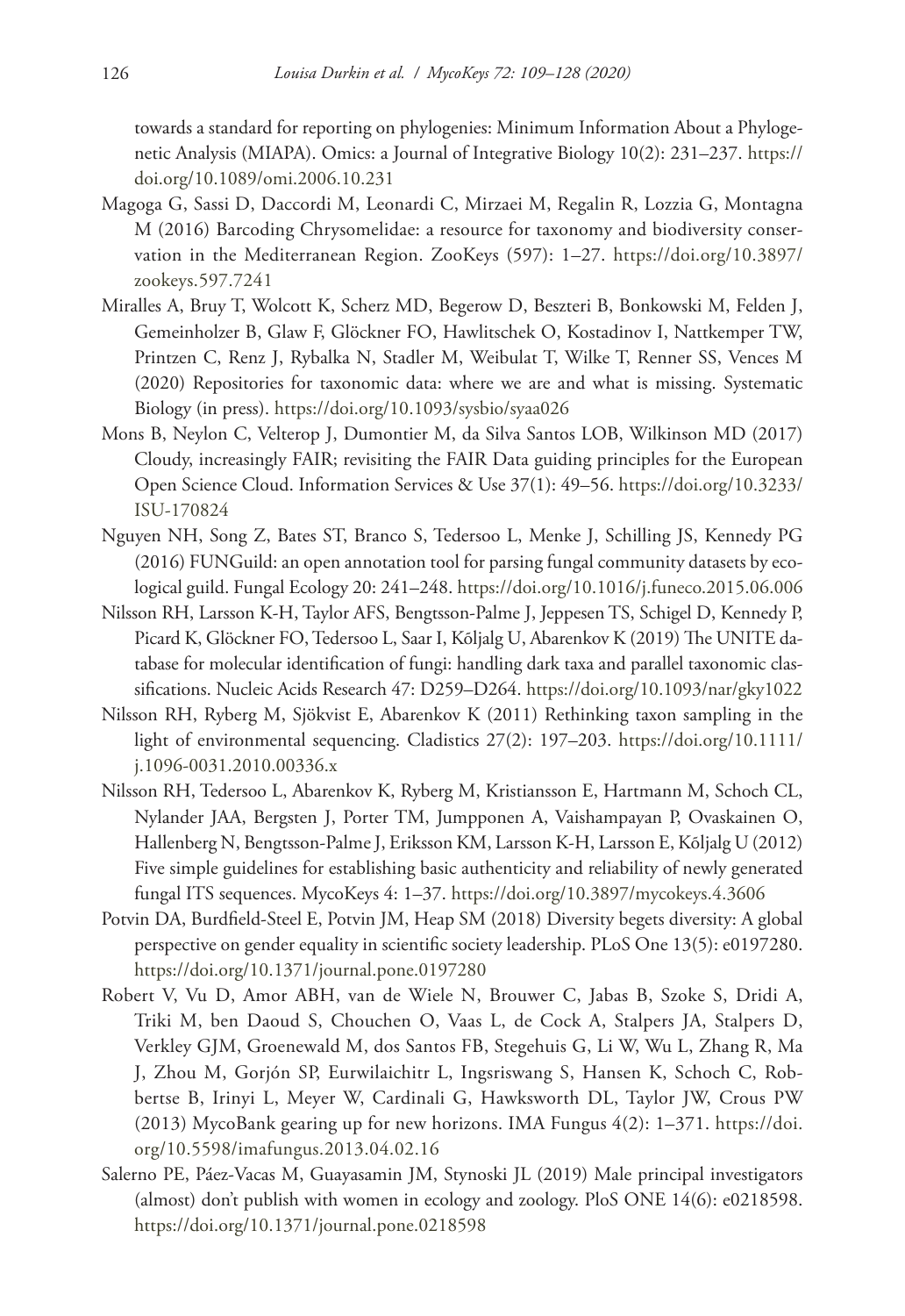- Schoch CL, Seifert KA, Huhndorf S, Robert V, Spouge JL, Levesque CA, Chen W, Fungal Barcoding Consortium (2012) Nuclear ribosomal internal transcribed spacer (ITS) region as a universal DNA barcode marker for Fungi. Proceedings of the National Academy of Sciences 109(16): 6241–6246.<https://doi.org/10.1073/pnas.1117018109>
- Seifert KA, Rossman AY (2010) How to describe a new fungal species. IMA Fungus 1(2): 109–116.<https://doi.org/10.5598/imafungus.2010.01.02.02>
- Torres-Cruz TJ, Billingsley Tobias TL, Almatruk M, Hesse CN, Kuske CR, Desirò A, Benucci GMN, Bonito G, Stajich JE, Dunlap C, Arnold AE, Porras-Alfaro A (2017) *Bifiguratus adelaidae*, gen. et sp. nov., a new member of Mucoromycotina in endophytic and soil-dwelling habitats. Mycologia 109(3): 363–378.<https://doi.org/10.1080/00275514.2017.1364958>
- Turland NJ, Wiersema JH, Barrie FR, Greuter W, Hawksworth D, Herendeen P, Knapp S, Kusber W-H, Li D-Z, Marhold K, May TW, Mcneill J, Monro AM, Prado J, Price MJ, Smith GF (2018) International Code of Nomenclature for algae, fungi, and plants (Shenzhen Code) adopted by the Nineteenth International Botanical Congress Shenzhen, China, July 2017. Regnum Vegetabile 159. Glashütten: Koeltz Botanical Books. [https://](https://doi.org/10.12705/Code.2018) [doi.org/10.12705/Code.2018](https://doi.org/10.12705/Code.2018)
- Vos RA, Balhoff JP, Caravas JA, Holder MT, Lapp H, Maddison WP, Midford PE, Priyam A, Sukumaran J, Xia X, Stoltzfus A (2012) NeXML: rich, extensible, and verifiable representation of comparative data and metadata. Systematic Biology 61(4): 675–689. [https://doi.](https://doi.org/10.1093/sysbio/sys025) [org/10.1093/sysbio/sys025](https://doi.org/10.1093/sysbio/sys025)
- Wägele H, Klussmann-Kolb A, Kuhlmann M, Haszprunar G, Lindberg D, Koch A, Wägele JW (2011) The taxonomist – an endangered race. A practical proposal for its survival. Frontiers in Zoology 8(1): 1–25. <https://doi.org/10.1186/1742-9994-8-25>
- Wheeler QD (2004) Taxonomic triage and the poverty of phylogeny. Philosophical Transactions of the Royal Society of London. Series B: Biological Sciences 359(1444): 571–583. <https://doi.org/10.1098/rstb.2003.1452>
- Womack RP (2015) Research data in core journals in biology, chemistry, mathematics, and physics. PloS ONE 10(12): e0143460. <https://doi.org/10.1371/journal.pone.0143460>

# **Supplementary material 1**

# **Python code responsible for the PDF parsing**

Authors: Louisa Durkin, Tobias Jansson, Marisol Sanchez, Maryia Khomich, Martin Ryberg, Erik Kristiansson, R. Henrik Nilsson

Data type: Source code (PDF)

- Explanation note: The Python code responsible for the PDF parsing, including the full details on how searches were made for each of the entries in Table 2.
- Copyright notice: This dataset is made available under the Open Database License [\(http://opendatacommons.org/licenses/odbl/1.0/](http://opendatacommons.org/licenses/odbl/1.0/)). The Open Database License (ODbL) is a license agreement intended to allow users to freely share, modify, and use this Dataset while maintaining this same freedom for others, provided that the original source and author(s) are credited.

Link: <https://doi.org/10.3897/mycokeys.72.56691.suppl1>